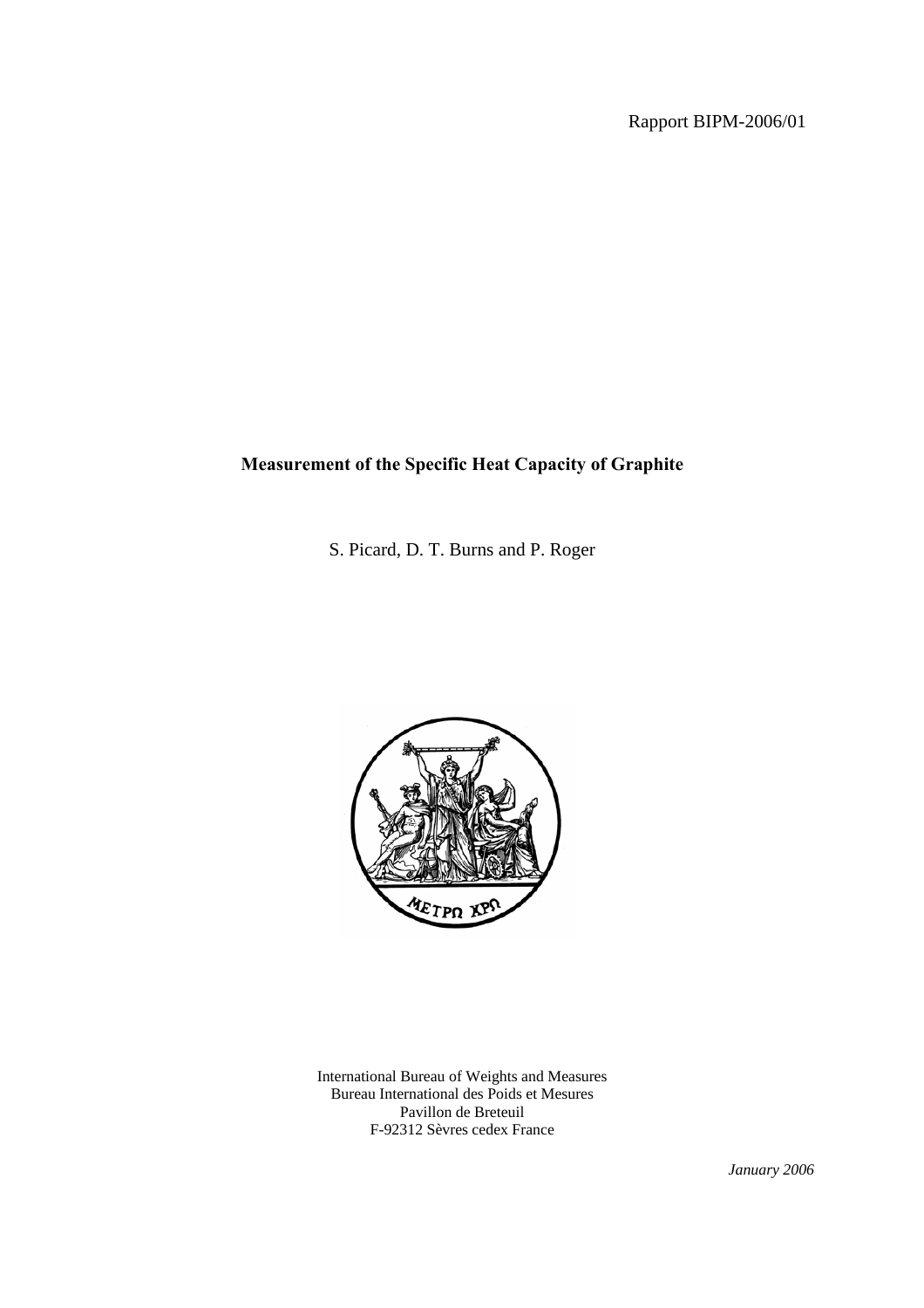## **Measurement of the Specific Heat Capacity of Graphite**

by S. Picard, D. T. Burns and P. Roger

Bureau International des Poids et Mesures, F-92312 Sèvres cedex France

### **Abstract**

With the objective of implementing graphite calorimetry at the BIPM to measure absorbed dose, an experimental assembly has recently been constructed to measure the specific heat capacity of graphite. A status description of the apparatus and results from the first measurements are given. The outcome is discussed and the experimental uncertainty is reviewed.

### **1. Introduction**

The long-term objective of absorbed dose calorimetry, recently initiated at the BIPM, is to develop a portable primary standard to measure absolute dose (or dose rate) of ionizing radiation in high energy, high dose-rate photon beams. Such measurements are exploited routinely where ionizing radiation is used for medical therapy.

Radiation impinging on a solid is either reflected, absorbed or transmitted depending on the frequency of the radiation and the character of the solid. The absorbed radiation, or some fraction of it, is transformed into heat through various physical processes. Hence, by exposing a solid to radiation, we can deduce the absorbed energy by measuring the associated temperature rise.

Many types of calorimeters have been designed, and calorimeters specially dedicated to the measurement of absorbed dose have been developed during the last 50 years. Reviews of the evolution can notably be found in [1-6].

The relevant physical properties of human tissue are similar to those of water. Recommendations have hence been given by international organizations to national metrology institutes (NMIs) to develop absorbed dose to water standards [7-10]. Several NMIs have developed water calorimeters. Among solid matter, graphite and some plastic compounds show a similarity to water with regards to ionizing radiation, and have been used to make calorimeters to measure absorbed dose. Graphite has been studied over the years and conversion factors for absorbed dose to water are known with acceptable uncertainty; the availability of Monte Carlo codes has improved this accuracy [11].

Many arguments for and against choosing a certain calorimeter material can be found. For the BIPM calorimeter, graphite was chosen due to: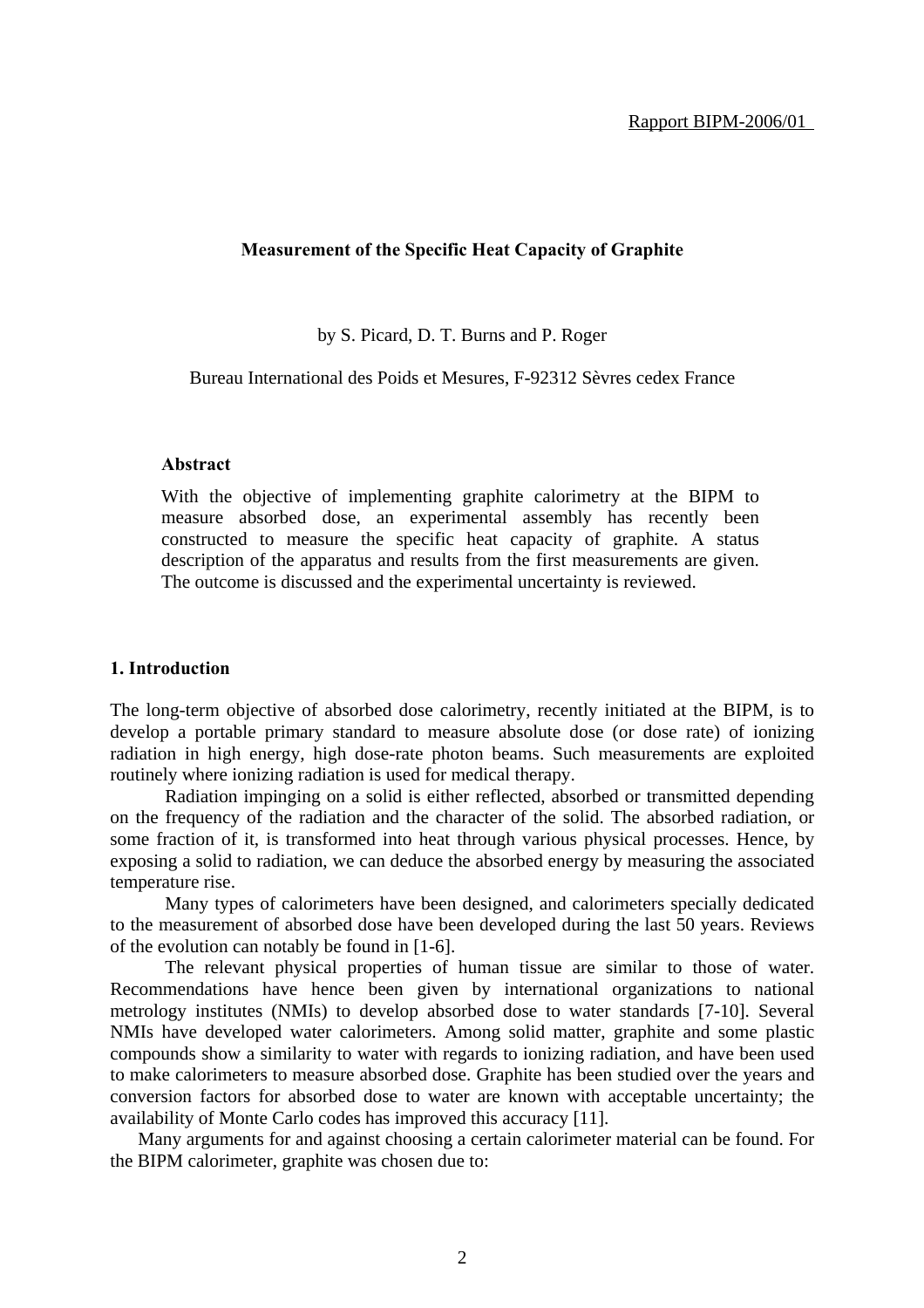- its similarity to water in terms of radiation interactions;
- its lack of thermal defects:
- its comparatively low specific heat capacity and good thermal conductivity;
- the possibility for compact technical solutions;
- the possibility to realize different designs of chambers to detect or avoid eventual systematic effects;
- the potential to provide information on  $W_{air}$ , the mean energy required to produce an ion pair in air.

Separating the equipment to measure the specific heat capacity from that to measure absorbed dose provides an opportunity to optimize each device in respect to geometry and surroundings. If the specific heat capacity of the absorber can be determined sufficiently accurately, the calorimeter can be simplified, made more robust and even demountable. For this reason, the measurements are divided into two parts:

1) To measure the specific heat capacity  $c_p$  of graphite, by measuring the temperature rise ∆*T* of a mass *m* associated with a well-known amount of injected electric energy *E*, i.e.

$$
E = c_p \Delta T \ m,
$$
 (1)

or

$$
c_p = \frac{E}{\Delta T \cdot m}.
$$
 (2)

2) To measure absorbed dose  $D_g$ , or dose rate, of ionizing radiation to graphite, where a graphite calorimeter is exposed to a high-energy photon beam, exploiting the fact that

$$
D_{\rm g} = E/m = c_p \Delta T. \tag{3}
$$

This report concentrates on the first part, i.e. the measurement of the specific heat capacity of graphite using equation (2). The principle of the measurements is first described, followed by a description of the experimental apparatus. Preliminary results are discussed, and the experimental uncertainty is reviewed.

#### **2. Experimental realization**

The measurement apparatus constructed by the absorbed dose calorimetry group at the National Physical Laboratory (UK) has been a source of inspiration during the development of the BIPM specific heat measurement [12]. The basic technique consists of heating a wellknown quantity of graphite using an accurately determined amount of energy, and measuring the temperature rise.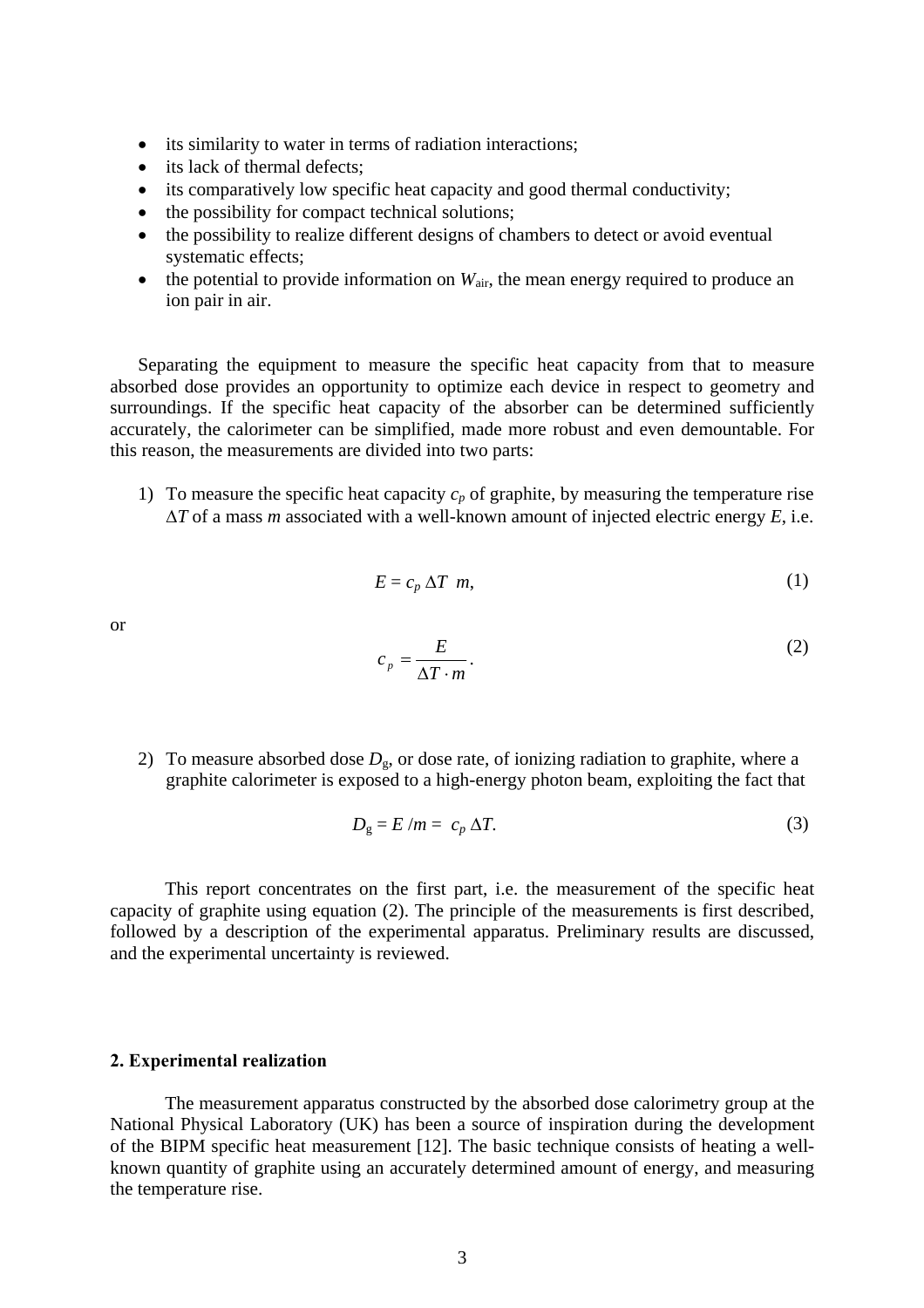A schematic representation of a graphite cylinder equipped with three thermistors is shown in figure 1-a. One thermistor acts as the heating element. Two sensing thermistors are introduced, connected to a d.c. Wheatstone bridge (figure 1-b), whose output signal is a function of temperature. The power through the heating thermistor can be measured as a function of time, where the integral in time of the total power corresponds to the energy injected (figure 2-a). An ideal simultaneous bridge signal as a function of time is shown in figure 2-b, where the temperature rise is indicated. If the mass has been correctly determined, these parameters are sufficient to calculate the specific heat capacity.



**Figure 1-a.** Schematic diagram of a graphite sample equipped with three thermistors. One thermistor heats the graphite. The other two, connected to a d.c. Wheatstone bridge, serve to measure temperature.



**Figure 1-b.** Wheatstone bridge containing two thermistors of the same resistance value,  $R<sub>T</sub>$ , in opposite arms. The bridge is supplied by an in-house stable d.c. power supply at  $U_0 = 1.14$  V, and the output signal  $U_B$  is measured using a commercial nV-meter.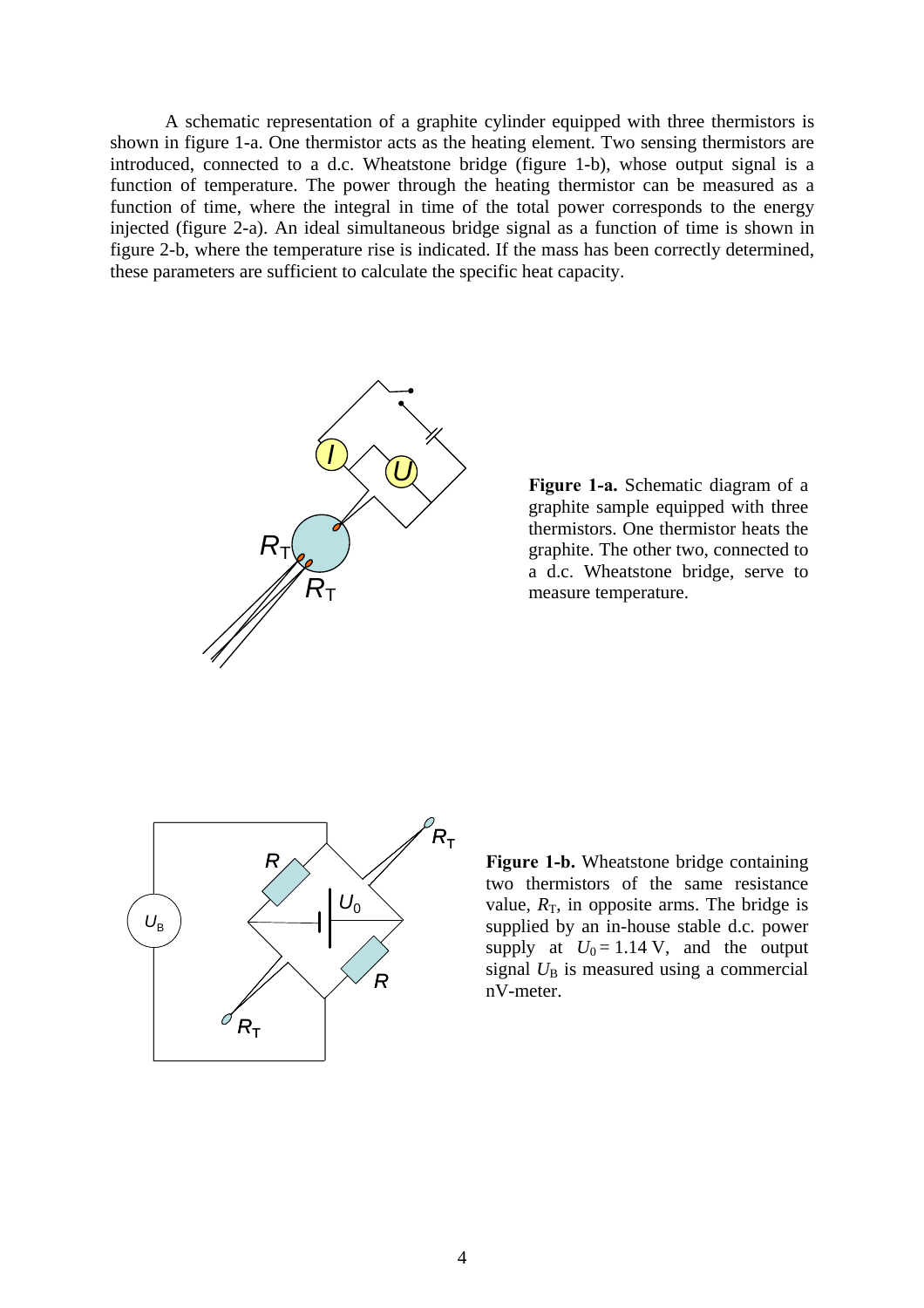

**Figure 2-a.** Power *P* through the heating thermistor depicted as a function of time *t*, where the total energy  $E$  is represented by the dashed area. **b**) Ideal instantaneous and simultaneous bridge signal, where the temperature *T* is shown as a function of time. The sample is heated between  $t = t_1$  and  $t = t_2$ . The corresponding temperature rise is indicated as  $\Delta T$  and is located at time  $t_\Delta$ . In this ideal case,  $\Delta T$  is not dependent upon  $t_\Delta$ .

Three important issues need to be taken into account:

- a) Specific heat capacity is temperature dependent. It is therefore necessary to measure the specific heat capacity over the entire temperature range to be used for the calorimeter.
- b) Temperature exchanges will alter the results and might introduce statistical and systematic uncertainties in the interpretation of the temperature rise.
- c) Any material in contact with graphite having a different specific heat capacity than graphite, such as the thermistor beads, are regarded as impurities, and introduce a systematic uncertainty unless their mass and specific heat capacities are taken into account.

To determine the specific heat capacity requires a measurement of the mass, injected energy and temperature rise of the sample. All these measurements were carried out in an air conditioned laboratory. The measurement sequences are computer controlled, and the analysis of experimental data is to a large extent automated. Each step in the realization of these measurements is described below.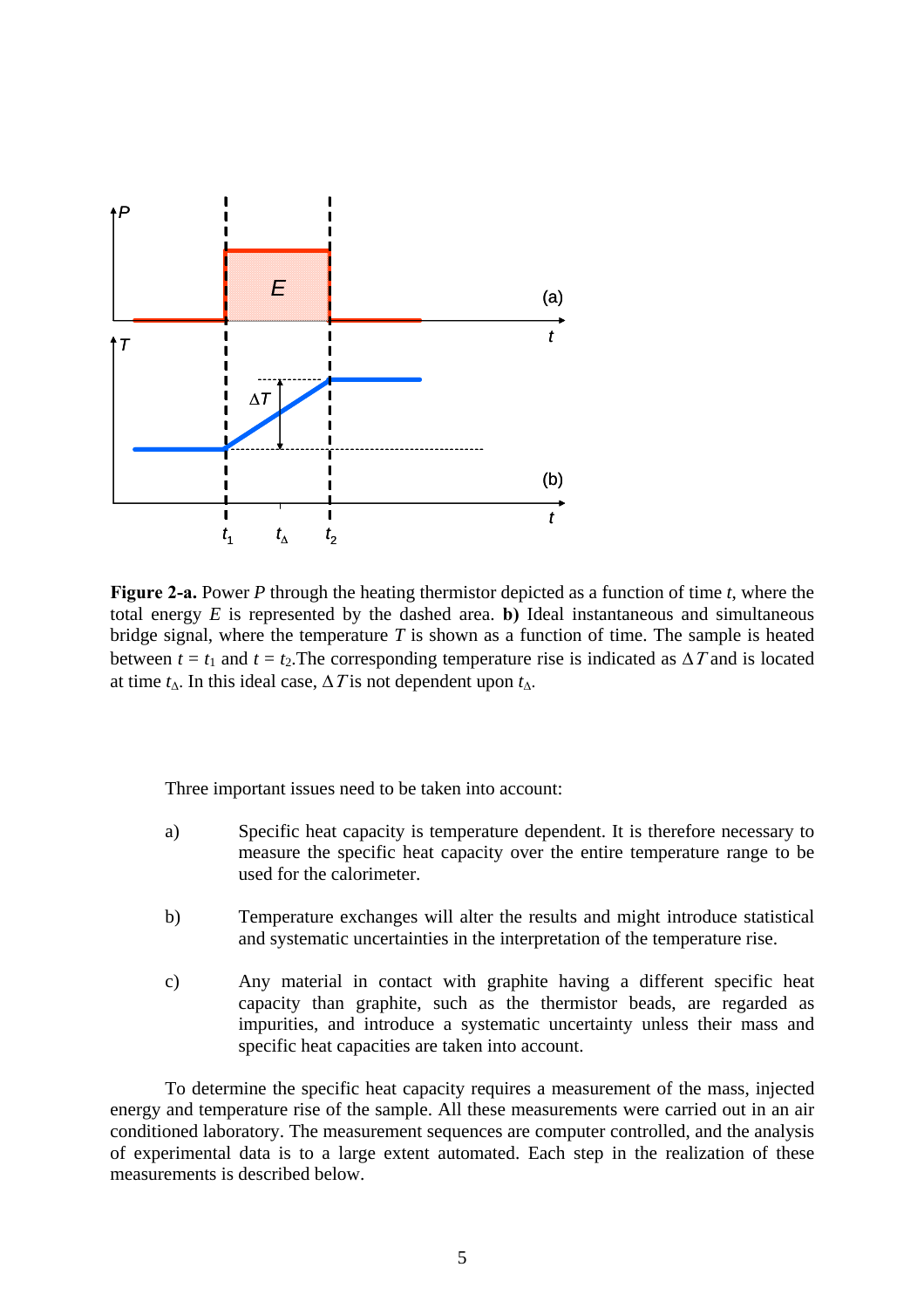## 2.1. Determination of mass

The preparation of the graphite samples requires care concerning size, relative position in the raw material, mass, impurities, and bulk density.

# *2.1.1. Size*

A series of samples in the form of cylinders was machined from the same ultra-pure graphite block manufactured by Carbone Lorraine. The term ultra-pure indicates that the ash content is less than 5 parts in  $10<sup>6</sup>$ . In total, 11 cylinders of three different dimensions were machined. The dimensions of the cylinders was chosen so the mass is, at least,  $10<sup>4</sup>$ larger than the mass of a thermistor. The cylinders have the same surface area, but different surface-to-volume ratios (*S*/*V* ratio). Their relative positions in the graphite block are indicated in figure 3. The nominal dimensions and *S*/*V* ratios are listed in table 1. One of the cylinders of series *A* will be the core of the planned calorimeter; these have the largest *S/V* ratio (this non-ideal shape is necessary for radiological reasons). The cylinders *B* have the smallest *S*/*V* ratio, where the height is equal the diameter. The cylinders *C* have a *S*/*V* ratio between those of *A* and *B*.



**Figure 3.** Relative positions and dimensions of the graphite samples before machining from the graphite block. They all have the same surface area, but different *S*/*V* ratios. The nominal dimensions and *S*/*V* ratios are listed in table 1.

**Table 1.** Nominal height (*h*), diameter (Φ), volume (*V)* and surface area (*S*) of the machined graphite cylinders. The parameter *n* indicates the number of samples.

| cylinder | n | h/mm | $\Phi$ / mm | $V/mm^3$              | $S / \text{mm}^2$    | $S/V$ ratio / mm <sup>-1</sup> |
|----------|---|------|-------------|-----------------------|----------------------|--------------------------------|
|          |   | 10.0 | 45.0        | $15.90 \times 10^{3}$ | $4.59 \times 10^{2}$ | 0.029                          |
| B        |   | 31.2 | 31.2        | $23.85 \times 10^3$   | $4.59 \times 10^{2}$ | 0.019                          |
|          |   | 19.5 | 38.0        | $22.11 \times 10^3$   | $4.60 \times 10^{2}$ | $0.021\,$                      |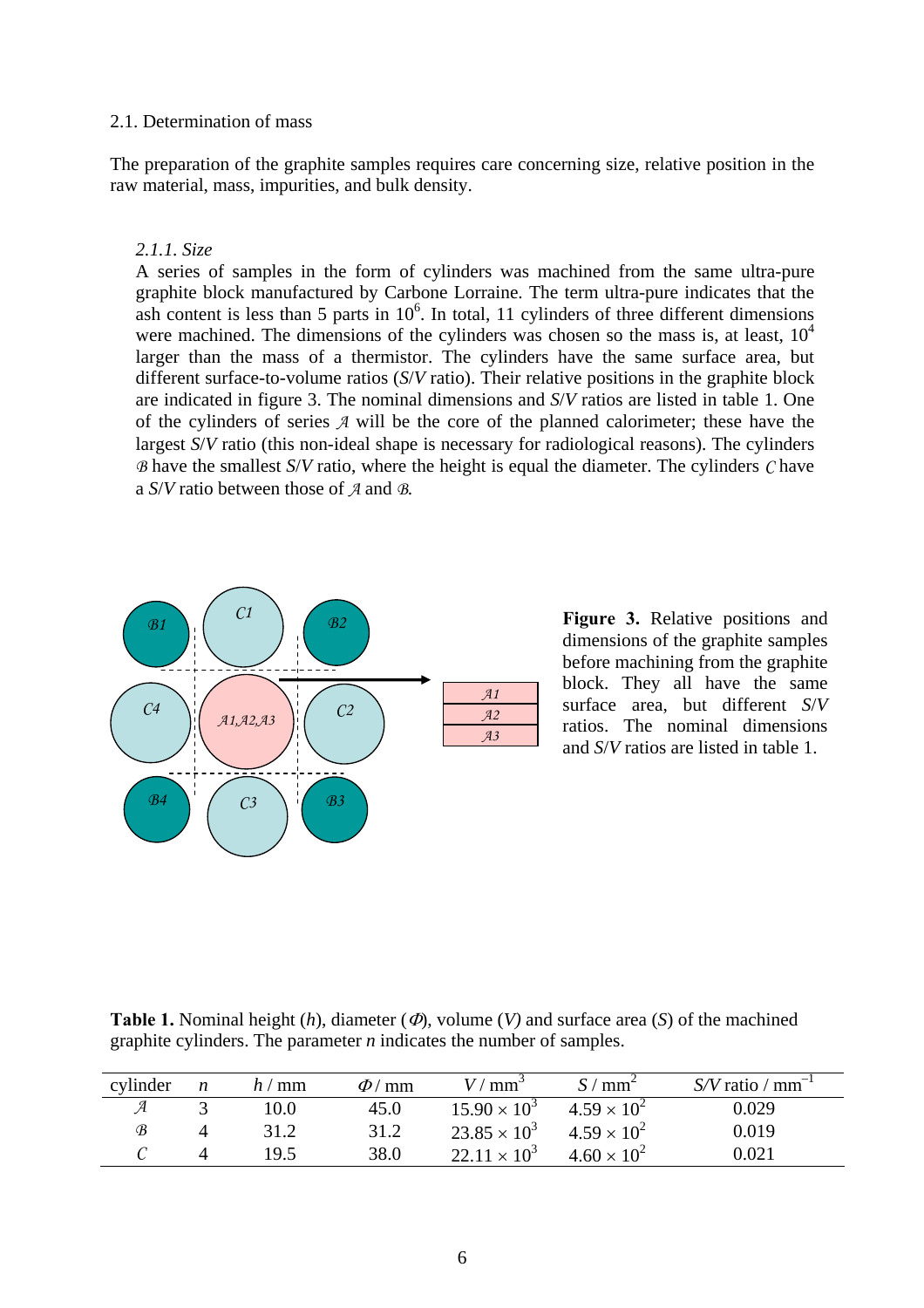To allow a precise determination of their volume, the cylinders have no bevelled edges. They are machined using no grease and, when handled, the operator wears gloves. The surfaces are polished.

### *2.1.2. Weighing*

The mass of the graphite samples was measured using a Mettler H15 balance. This balance allows mass measurements up to 160 g, with a resolution of 0.1 mg. The balance is located in the ionizing radiation (RI) building in an air-conditioned laboratory where ambient temperature, atmospheric pressure and humidity are stabilized and monitored. The balance is calibrated by the Mass section at the BIPM.

To control the quality of the long-term stability of the measurements, a reference mass of similar weight in Dural® was fabricated. The reference mass was first measured using a calibrated high precision balance in the Mass section. This reference mass was then re-measured for each measurement series made.

When measuring each graphite sample, the sample was first put into a temperature controlled oven at 110  $\degree$ C, according to the recommendations given in [13-15]. While cooling, it was placed in a recipient filled with a desiccant until ambient temperature is reached. It was then placed onto the balance using soft-tipped forceps. The weighings were repeated for each sample, controlling the zero reference between measurements.

The mass of each sample was determined through the mean value of these determinations, corrected for the air buoyancy effect according to [16,17], where the temperature, relative humidity and atmospheric pressure were taken into account. The mass was determined using the RI balance with a relative uncertainty of 2 parts in  $10<sup>5</sup>$ .

#### *2.1.3. Density*

Knowledge of the density is needed for the air buoyancy correction and for any future use of a sample in the calorimeter. It is also of interest to compare the density of the sample with the measured specific heat capacity. The bulk density of each sample was therefore determined. The mass measurement is described in section 2.1.2. The dimensional measurement was made using a 3D-measuring machine, offering a resolution of 1  $\mu$ m and an estimated relative uncertainty of 1 part in  $10^3$ . The densities in kg/m<sup>3</sup> are listed in table 2. The density of the cylinders *A* will be determined to higher accuracy later, being crucial for the future calorimeter. No obvious tendency in bulk density as a function of the relative position of the sample can be resolved. The unweighted mean of the bulk density  $\rho$  is

$$
\rho = 1780 \text{ kg/m}^3, \quad u_c = 2 \text{ kg/m}^3,
$$

where  $u_c$  is the standard uncertainty of the distribution.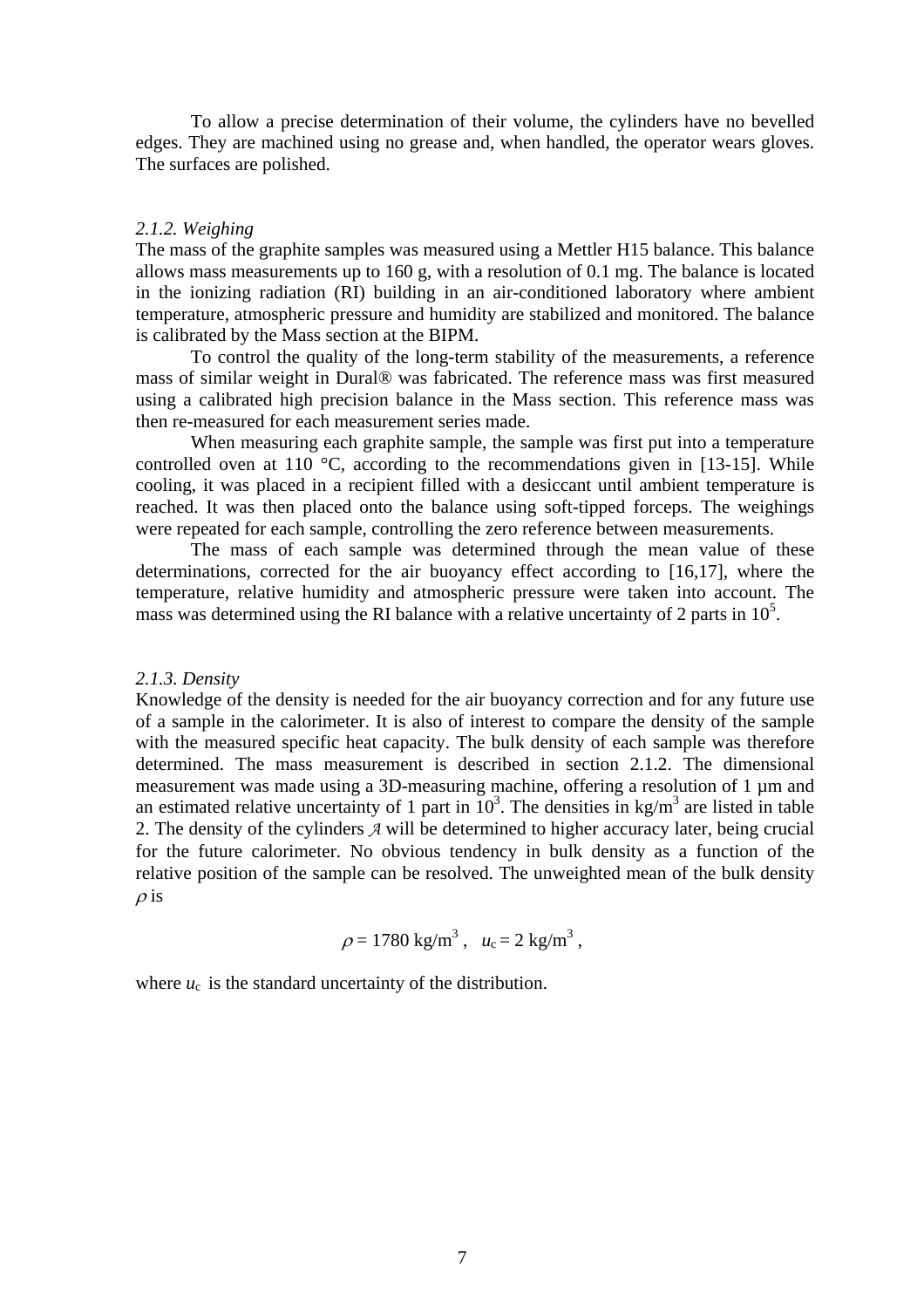**Table 2.** Measured bulk density in  $kg/m<sup>3</sup>$  for each sample, where the place in the table corresponds to its relative position (figure 3). The statistical uncertainty in the last digit is indicated within parenthesis.

| B1                          | C1                                              | B <sub>2</sub>              |
|-----------------------------|-------------------------------------------------|-----------------------------|
| 1780.5(5)                   | 1780.9(7)                                       | 1778(2)                     |
| C <sub>4</sub><br>1778.9(7) | A1<br>1781(2)<br>A2<br>1779(2)<br>A3<br>1777(2) | C <sub>2</sub><br>1780.2(7) |
| B <sub>4</sub>              | C <sub>3</sub>                                  | B <sub>3</sub>              |
| 1778(2)                     | 1779.4(7)                                       | 1778.7(7)                   |

# 2.2. Determination of electrical energy

The thermal energy injected into the graphite comes from the electric current supplied to the thermistor being transformed into heat. Power is the time derivative of energy. Therefore, an electric circuit was made to measure the power developed in the thermistor as a function of time. Several numerical methods exist to reduce uncertainties due to integration. The simplest way is to use a short integration step compared to the integration interval. This was achieved by using a commercial data acquisition (DAQ) card connected to a computer, allowing the high-speed collection of a large number of measurements. A typical acquisition-rate of 500 samples per second was chosen, resulting in a collection of nearly 150000 data during one scan.



**Figure 4.** Voltage dividing electric circuit consisting of resistors with tight tolerance and low temperature coefficient. The signals  $U_D$  and  $U_I$ were recorded via a data acquisition card.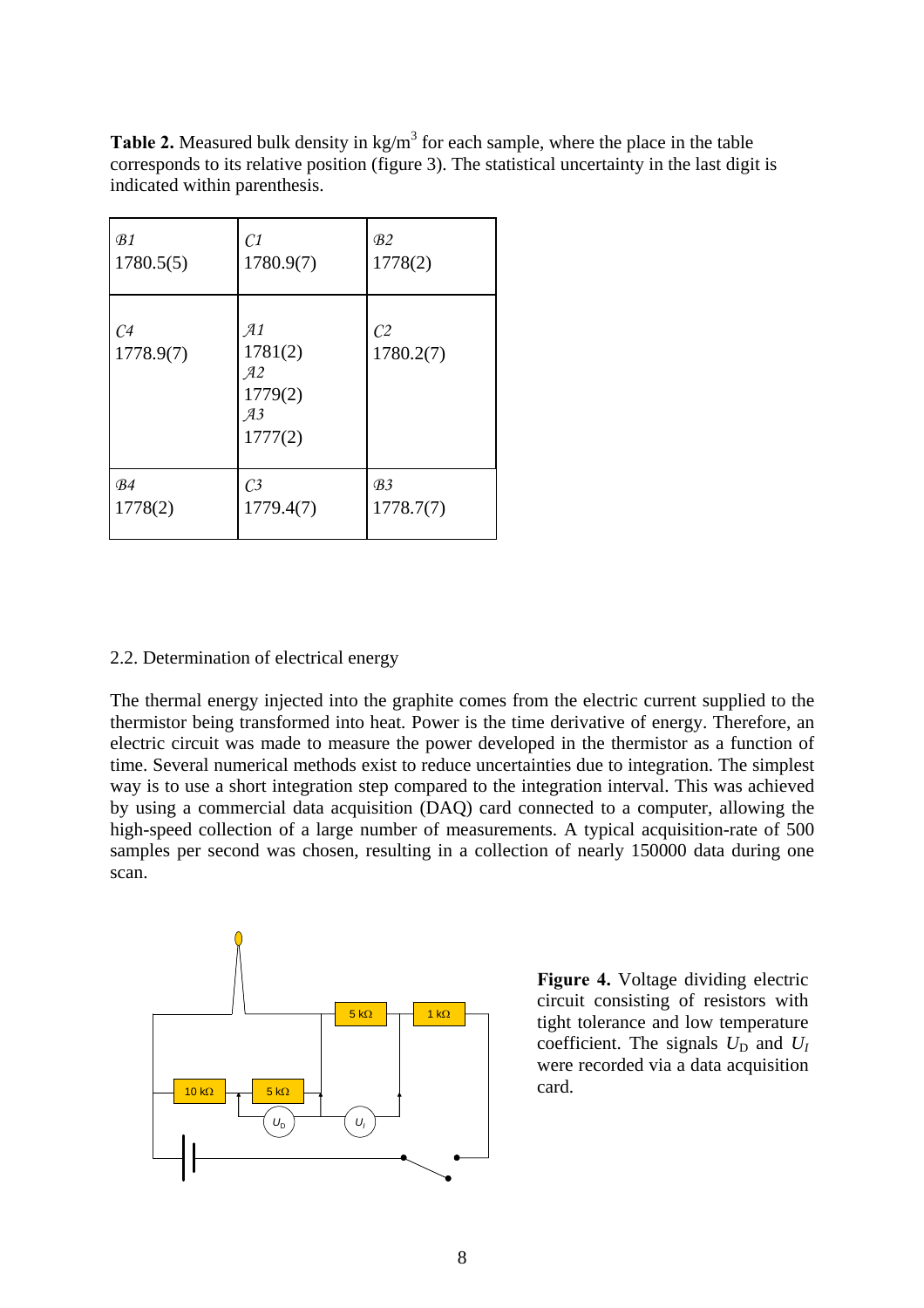The electric circuit (figure 4) was adapted to obtain a reasonable temperature rise while respecting the power limits of the thermistor, and also to set the detection amplitude to obtain the best signal-to-noise ratio (*S*/*N*) provided by the acquisition card. The resistors used were of low temperature coefficient, tight tolerance and were initially measured using a calibrated resistance-meter. A d.c. voltage supply of 24 V generates the electric energy, commuted by a relay. Two voltage signals were recorded:  $U_D$  linked to the voltage applied over the thermistor and  $U_I$  representing the thermistor current. The energy is calculated knowing  $U_D$ ,  $U_I$  and the resistor values. An example of the measured  $U_D$  signal is shown in figure 5. The small asymmetry at the beginning of the temperature rise, enlarged in the figure, is due to the rapid decrease of resistance when the thermistor is first heated.

The applied integration method results in a relative uncertainty of 2 parts in  $10<sup>5</sup>$ . The relative difference in calculating energy if the integration is made for the whole scan, including the zero signal, or only while heating is 6 parts in  $10<sup>7</sup>$ .



**Figure 5.** Voltage signals  $U_D$  depicted as a function of time *t*. The asymmetry observed in the beginning of the temperature rise, enlarged in the figure, is due to the decrease of resistance when the thermistor is heating.

#### 2.3. Determination of temperature rise

*2.3.1. A two-thermistor Wheatstone bridge and its temperature calibration*  To measure the temperature rise, a configuration using two thermistors in opposite arms was chosen, *c.f.* figure 1-b. The resulting signal  $U_B$  is

$$
U_B = U_0 \left( \frac{R_T}{R_T + R} - \frac{R}{R_T + R} \right),\tag{4}
$$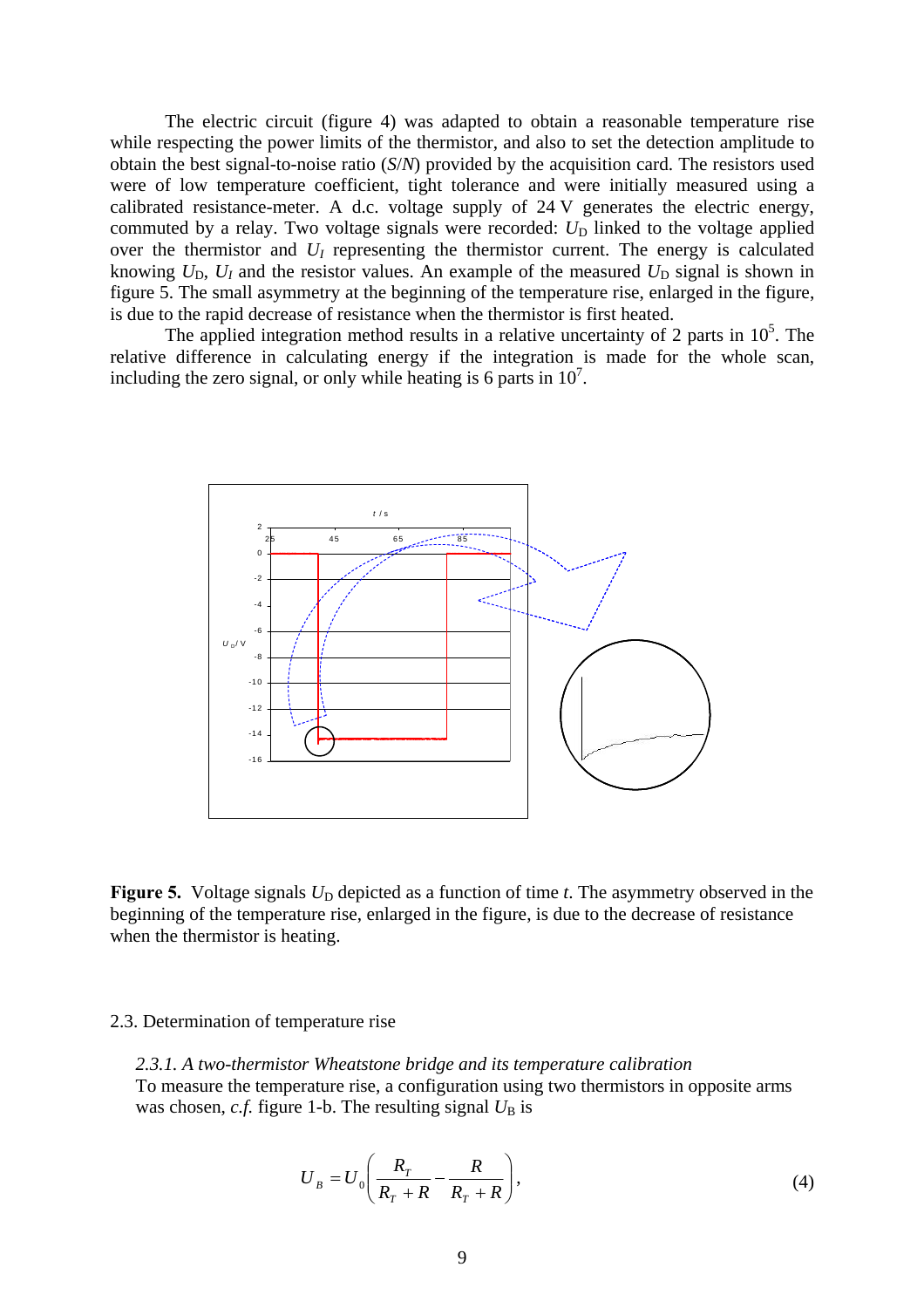where  $U_0$ ,  $R$  and  $R_T$  represent the voltage supply amplitude, a fixed resistance and the thermistor resistance, respectively. This configuration generates a signal that is twice as large than if one single thermistor was used.

Two glass beaded negative-temperature-coefficient thermistors, 1.8 mm long with a bead diameter of 0.38 mm, were glued with an epoxy resin having a good thermal conductivity into holes of slightly larger dimensions in the graphite. The thermistors were placed at the half-height of the cylinder and are equipped with long (2 m) insulated leads.

The graphite cylinder and the Wheatstone bridge assembly were calibrated against a temperature-calibrated platinum resistance thermometer (PRT). The graphite cylinder is placed in thermal contact within a copper recipient, into which the calibrated PRT can be introduced, as shown in figure 6. The detector thermistor wires are connected to an internal connector linked to the bridge and connected to a nano-Volt meter. The copper cylinder is sealed and immersed in a water-bath with a temperature stability of a few mK.

The recent purchase of a new temperature stabilized water tank provides an element for a reliable calibration which is not limited by environmental changes. Access to a PRT bridge which can be piloted from a computer allows automatic calibration of each test sample, while the temperature of the bath is varied in steps of about 0.5 °C from 19 °C to 28 °C.



**Figure 6.** Copper recipient designed to contain the samples to be temperature calibrated and a PRT. The container is sealed before being immersed in water with a temperature stability of a few mK.

A fit of the experimental data, where the PRT temperature is plotted as a function of the bridge signal *U*B, using a second order linear polynomial, gives

$$
T(U_B) = [(a_0 + T_0) + a_1 \cdot U_B + a_2 \cdot U_B^2] \text{ K},
$$
\n(5)

where  $U_B$  is expressed in V, and where  $T_0 = 273.15$  K. Since it is the temperature changes that are of primary interest, the derivative  $\Theta$  is calculated according to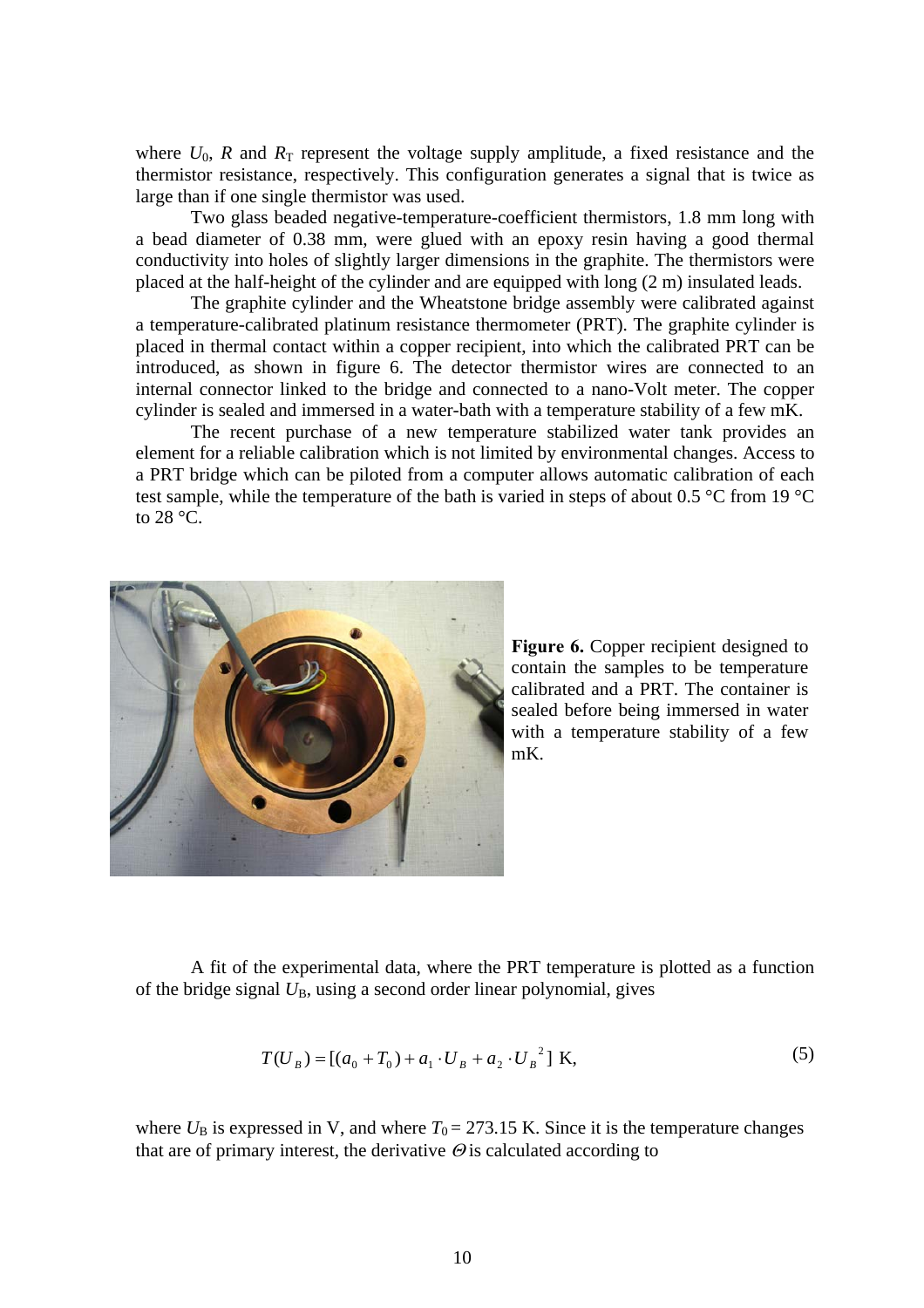$$
\Theta = \frac{dT}{dU_B} = [a_1 + 2 \times a_2 U_B] \text{ K/V}.
$$
\n<sup>(6)</sup>

The combined standard uncertainty of the derivative,  $u_c(\Theta)$ , can be expressed as

$$
u_c(\Theta) = \sqrt{u^2(a_1) + 4U_B^2 u^2(a_2) + 4U_B r_{12} u(a_1) u(a_2)} \text{ K/V},\tag{7}
$$

where  $u(a_1)$  and  $u(a_2)$  are the standard uncertainties of  $a_1$  and  $a_2$ , respectively, and  $r_{12}$  is the correlation factor [18].

Sample data for a temperature calibration are shown in figures 7-a to 7-c. The derivative for this example is

$$
\Theta = -45.16(1) + 5.6(2)U_B \text{ K/V},\tag{8}
$$

where the standard uncertainty of the parameters are indicated within parentheses. The minimum relative standard uncertainty for this measurement range is calculated to be 2.1 parts in  $10^4$ .



**Figure 7-a.** Measured temperature  $(T-T_0)$ , plotted as a function of the bridge signal  $U_{\text{B}}$ .

**Figure 7-b.** Difference δ*T* between the observed temperature *T*obs and the calculated temperature *T*calc, using the fitted parameters from (5).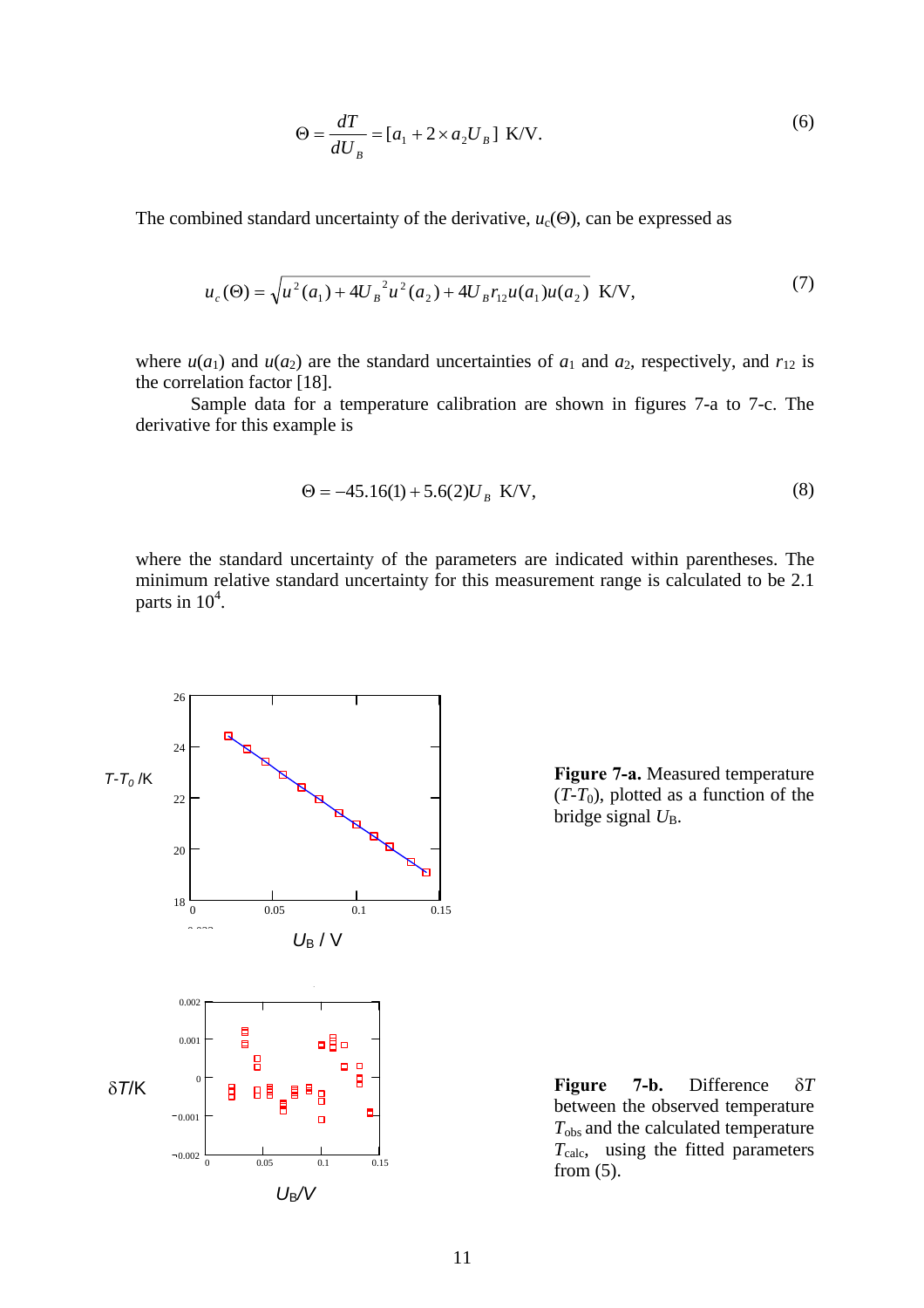

**Figure 7-c.** Combined standard uncertainty of the derivative  $\Theta$  plotted as a function of the bridge signal  $U_{\text{B}}$ .

# *2.3.2. Realization of a stable d.c. voltage for the Wheatstone bridge*

A stable d.c. voltage supply was needed for the Wheatstone bridge. The essential charactersistics of the supply are:

- a short term noise allowing a resolution of 10  $\mu$ K, and
- a long-term stability superior to 1 part in  $10^3$  between recalibrations.

A design, similar to that of the NPL electron-beam calorimeter [19], was made.

A resolution of  $10\mu$ K demands a resolution in voltage of some parts in  $10^7$ . For this reason, care was taken to reduce the short-term noise resulting from cabling, grounding, shielding and filtering. However, the influence of the power supply noise on the bridge measurements is damped by the null-detector characteristic of the bridge, where the noise will become more important the further out-of-equilibrium the bridge is operated. Care was taken to choose electrical components of low thermal sensitivity, including a highperformance voltage reference. The power supply is also working in a temperature controlled area. The electrical scheme is shown in figure 8. The amplitude was chosen around 1 V, to reduce self-heating of the thermistors. Applying 1.14 V, the total selfheating in the graphite sample is estimated to be less than  $30 \mu W$ .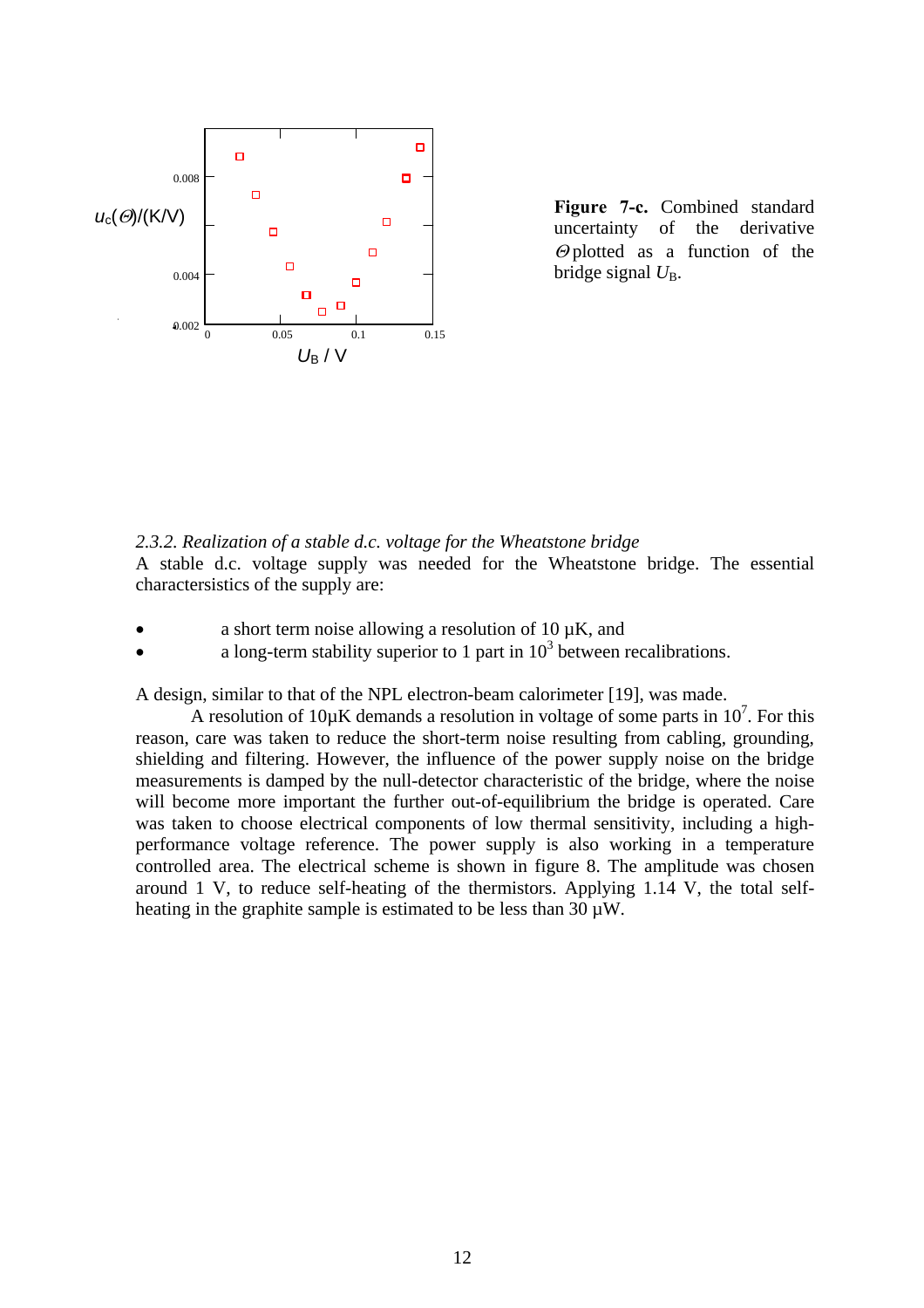

**Figure 8.** Electric scheme of the d.c. voltage bridge power supply. The resistances  $R_1$ ,  $R_3$ ,  $R_4 = 2.5$  k $\Omega$ ,  $R_2 = 5 \text{ k}\Omega$ ,  $R_5 = 1 \text{ k}\Omega$ ,  $R_6 = 100 \Omega$ . The capacitors  $C_2 - C_{10} = 10$  nF. IC<sub>1</sub> represents a stable voltage reference LM399, and  $IC_2$  and  $IC_3$  symbolize operational amplifier OP27.

The short-term stability is illustrated by the relative Allan standard deviation (sometimes also called two-sample standard deviation) [20] in figure 9, where the shortcircuited commercial nV-meter is represented by open squares. The use of a shortcircuited cable connected to the meter gives a relative voltage stability indicated by black squares. When the power supply is loaded by a 10 k $\Omega$  resistance, the stability decreases. It reaches a minimum of 3 parts in  $10^7$  at 0.8 s, and more than 1 part in  $10^6$  at some tens of seconds (black triangles). The relative Allan standard deviation for a Wheatstone bridge at 10 kΩ is shown for comparison, illustrating the cancellation of short-term noise from the supply by the bridge (diamonds). Maximum stability is reached at about 15 s, which suggests that even some drift is cancelled by the bridge configuration. A pre- and postheating time of about 40 s was chosen as a compromise to have a reasonable number of data to fit with a stability of a few parts in 10<sup>8</sup>. For comparison, the  $\tau^{-1/2}$  slope (Johnson noise) and the  $\tau$  slope for thermal linear drift are also indicated in the figure.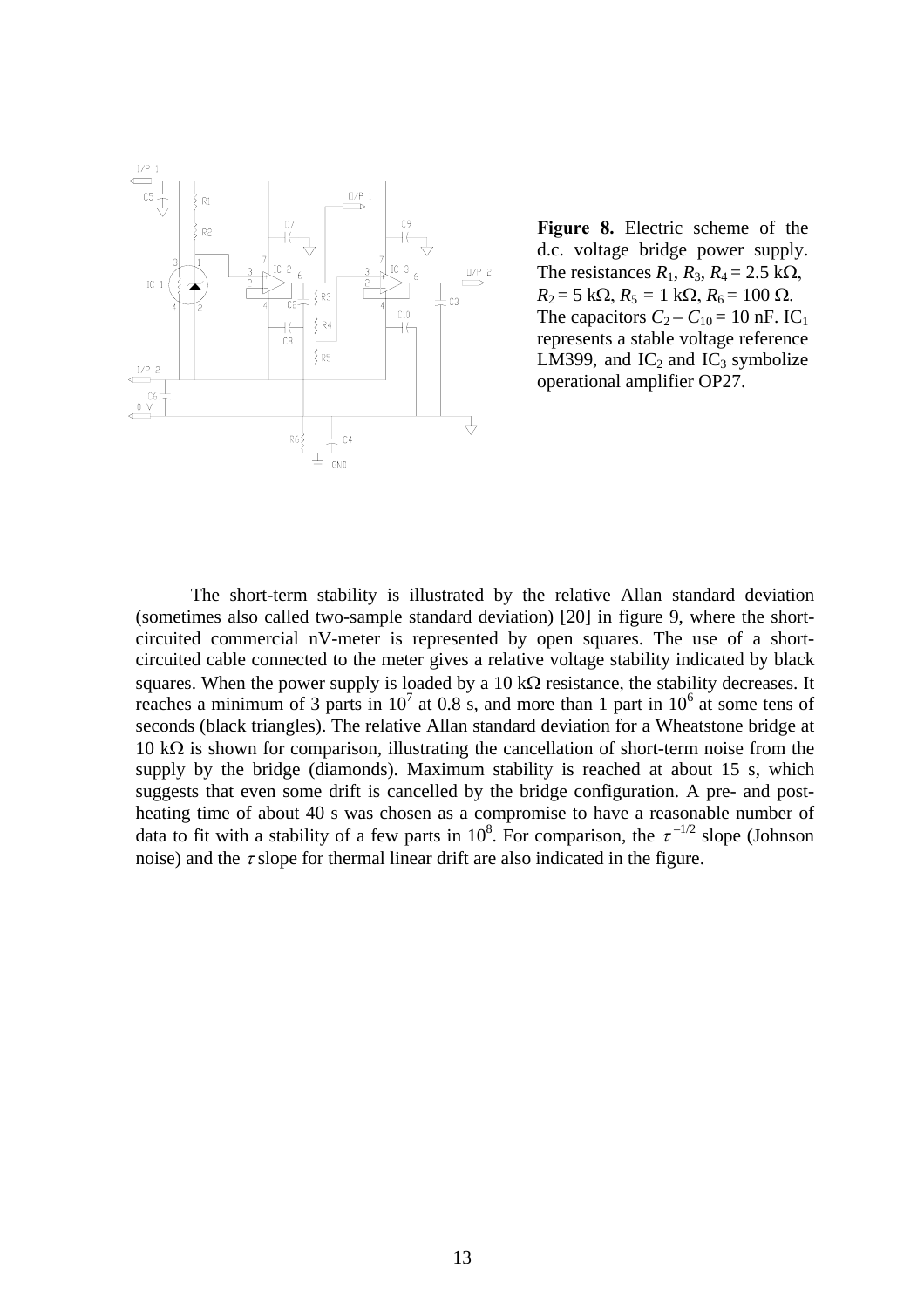

**Figure 9.** Short-term stability illustrated in terms of the relative Allan standard deviation. Open and black squares represent the short-circuited nV-meter without and with the connecting cable, respectively. Diamonds represents a Wheatstone bridge signal at  $10 \text{ k}\Omega$ powered by the d.c. power supply, while the triangles shows the stability of the power supply loaded by a 10 k $\Omega$  resistance. The latter two curves show the partial cancellation of short term power supply noise by the bridge. For comparison, the  $\tau^{-1/2}$  slope and the  $\tau$  slope are also indicated in the figure.

# *2.3.3. Heat loss*

Three mechanisms for heat loss are possible: conduction, convection and radiative heat transfer. Any loss will introduce an uncertainty in the measurement results by introducing a time-dependence that can be ambiguous to interpret due to the comparatively large time constants for temperature. Several methods can be envisaged to reduce heat loss.

# *2.3.3.1. Convection*

Heat can be transported by convection phenomena, arising from the turbulence in a gas due to temperature differences in space. Convection can be avoided if a sufficiently high vacuum is applied to the contained volume. A stainless steel container, equipped with vacuum flanges and signal transmission connectors, was fabricated. The container can be temperature controlled by several heating elements attached to the external surface, connected to a commercial low-cost temperature regulator. The container was mounted in a Styrofoam® box, and a pump system was connected to evacuate the container, whereby the pressure could be controlled. A pressure of some mPa allow to neglect heat loss arising from convection [21]. When installing the graphite cylinder into the vacuum chamber, the electric wires were soldered onto the signal transmission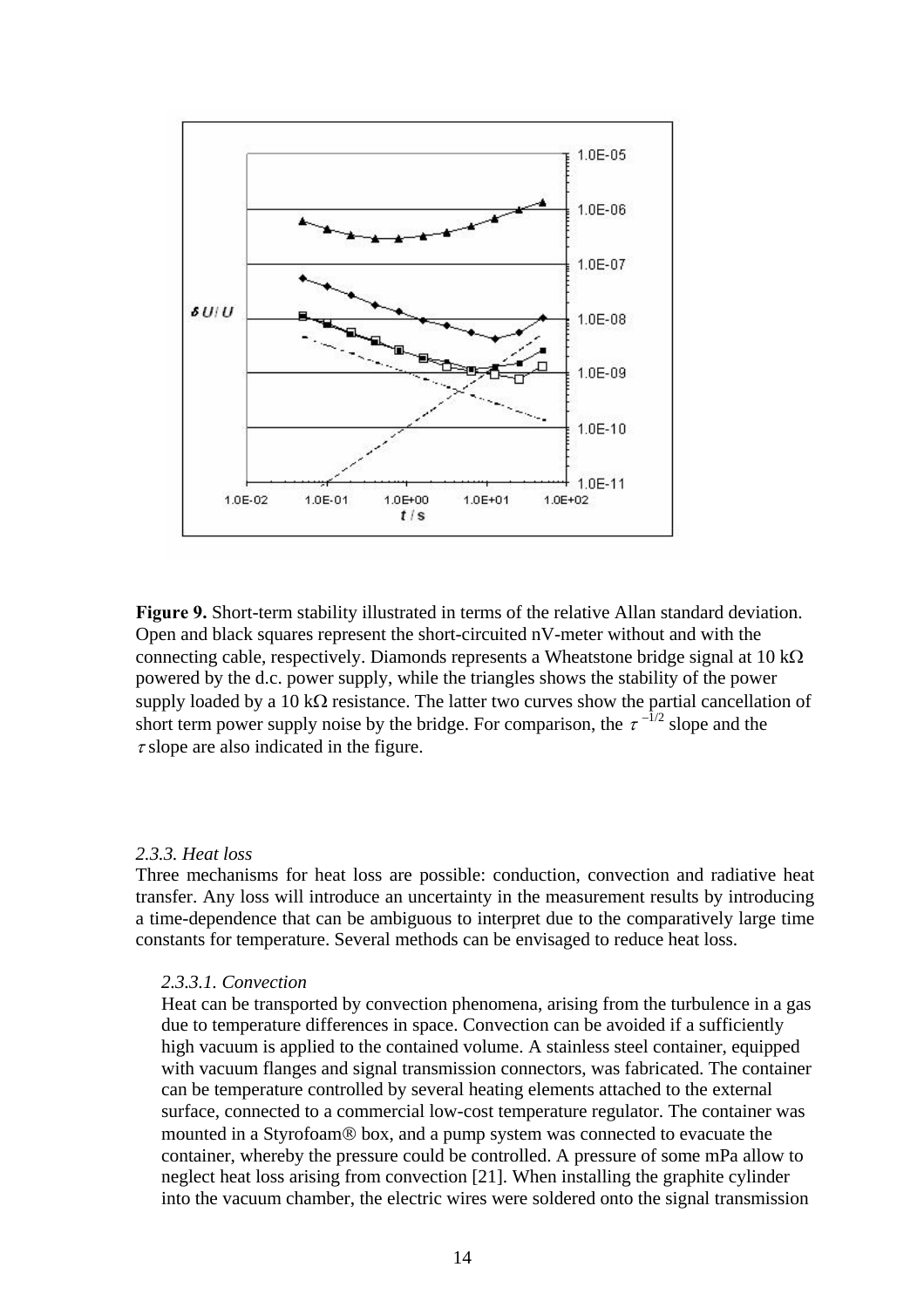connectors and the cylinder itself was placed on a three-leg support, located in the bottom of the container.

### *2.3.3.2. Conduction*

The vacuum chamber not only eliminates convection effects – it also reduces heat conduction through air (figure 10). Compared to the ideal curve traced in figure 2-b, the solid curve shows the total heat loss at atmospheric pressure and the dotted curve shows the heat loss when the vacuum has been attained. The losses are here reduced by a factor of 5, from 3.6 mK/min to 730  $\mu$ K/min.

Unfortunately, other paths for conduction are still present: heat can be transported via the cylinder support and through the six wires connected to the thermistors. Different materials of the three-leg support were tested, such as stainlesssteel needles, Styrofoam and wood. A satisfactory result was obtained using sharpened wooden tooth-picks. Another method, employed at the NPL [12] is to suspend the cylinder using two of the thermistor wires. This realization was tested, but no reduction of heat loss was observed, and the simpler choice of a mechanical support was maintained.

Heat transport via the wires is expected to be greater for the heating thermistor than for the two bridge thermistors. When measuring the resistance of the heating thermistor while heated, the temperature of the thermistor bead was registered above 100 °C. This local heat source dissipates its energy over the graphite cylinder, inducing a global temperature rise of some tens of mK of the mass. However, due to the large temperature gradient between the thermistor bead and the external connections, local heat will be lost via the wires. Furthermore, this potential heat loss will only be present during the heating period. The loss through the bridge wires will be of less importance, as their temperature gradients are much smaller. The heating wire was therefore wound tightly around the graphite cylinder to allow a re-absorption of the lost heat. However, these wires will influence the measured specific heat capacity – an effect that is discussed in section 3.2.



**Figure 10.** Illustration of reduction of heat loss by applying a vacuum. The solid curve, where no vacuum is present, shows a larger difference in pre- and post-heating slopes for the same amplitude of signal as the dotted curve, when a vacuum of some  $10^{-4}$  Pa has been achieved. The two spikes are provoked by the power switch mechanism and demonstrate the time offset between electrical heating and detection of a temperature rise.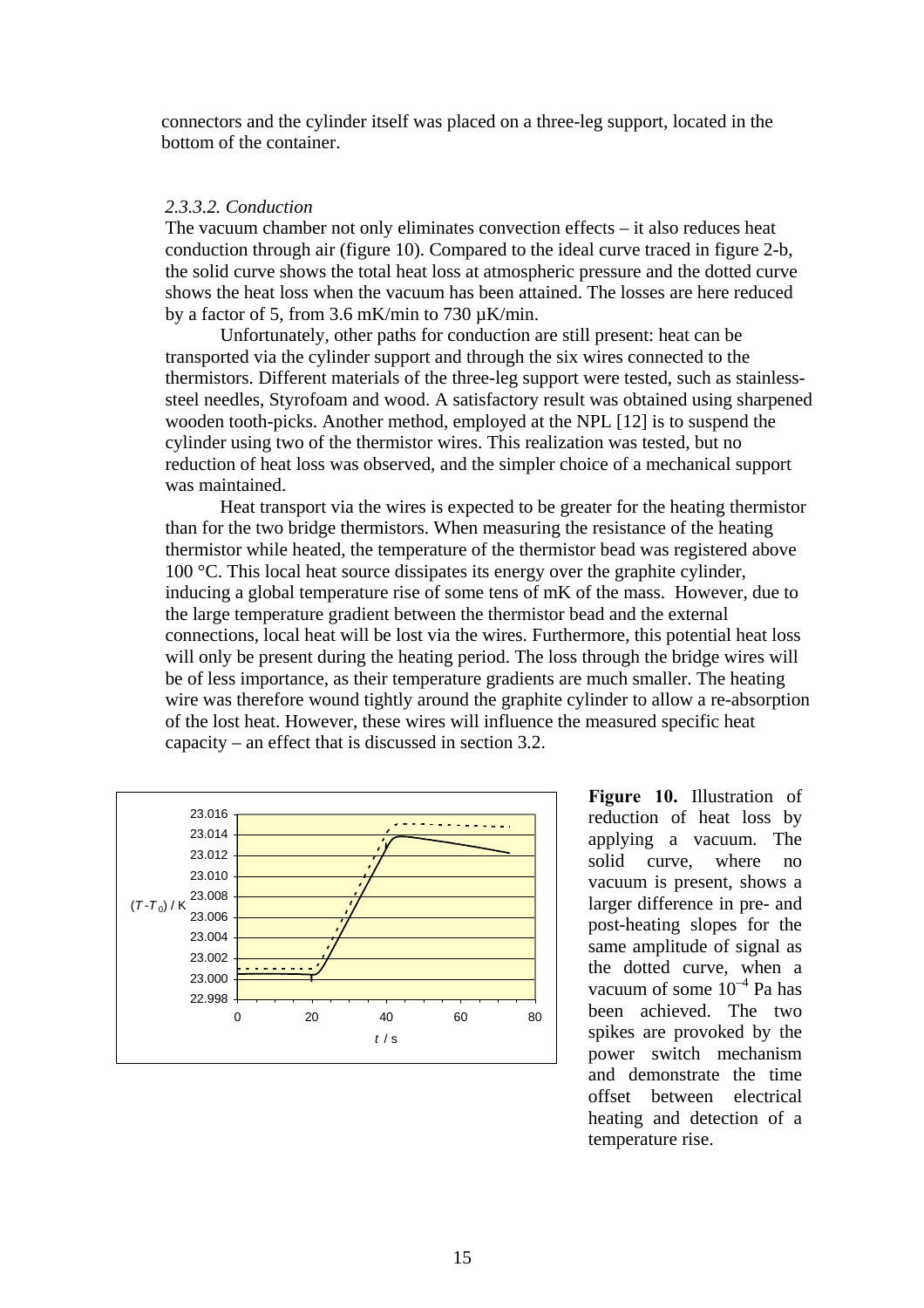This heat loss is greater for larger wire diameter and should decrease if the wires are longer. A small reduction of heat loss was observed in changing the diameter of the connecting wires from 80 µm to 50µm. A system where a considerable length of wire was wound around hollow cylindrical plastic holders of small mass was also tested but no significant improvement was observed, perhaps due to a heat-sink effect from the plastic cylinders.

#### *2.3.3.3. Radiative heat transfer*

The remaining source of heat loss is radiative heat transfer. Factors such as surface quality and reflection coefficients will influence the exchange of radiation between two bodies if they are at different temperatures. Graphite has a large emissivity coefficient, i.e. it is susceptible to radiate heat. However, if the radiation is reflected back to the source, the source can be considered to be isolated in this respect. Initially, a mirror system of six flat gold mirrors was mounted around the graphite cylinder to recover radiative heat; the reflective coefficient of gold is larger than 99 % at 10  $\mu$ m, the wavelength region for thermal radiation. The heat loss was thus reduced by about 25 %. Replacing the flat mirrors by two hemi-spherical dewars whose concave surfaces were gold-coated reduced the heat loss by 30 %.

An attempt to estimate the radiative heat loss after inserting the gold-coated dewars can be made, using a simplified expression for radiative heat transfer *Q*rh for specular reflections [22], where

$$
Q_{rh} = \frac{A_1 \sigma \cdot (T_1^4 - T_2^4)}{1/\varepsilon_1 + 1/\varepsilon_2 - 1}.
$$
 (9)

Here  $\sigma$  represents the Stefan-Boltzmann constant. Assuming the emissivity coefficient  $\varepsilon_1 = 0.9$  for the graphite cylinder of area  $A_1$ , and  $\varepsilon_2 = 0.1$  for the goldcoating, with a corresponding temperature difference of  $T_1 - T_2 = 10$  mK, the radiative heat transfer is estimated to be  $Q_{\text{rh}} \approx 16 \,\mu\text{W}$ . For a graphite cylinder with minimum *S*/*V* ratio and mass 50 g, this corresponds to a loss of 0.5 µK/s. However, a loss of 2 µK/s was observed. With the argument that the gold surface is not of optical quality and that some of the radiated heat will not be fed back to the graphite due to the geometry, one can only roughly estimate the proportion of the remaining heat loss that originates from radiation and conduction.

#### *2.3.4. Summary of reduction of heat loss*

An illustration of these improvements is given in figure 11. Here the slope of each curve represents the increasing loss through a series of measurements. Adding two turns of heating thermistor wire around the graphite cylinder, as described in section 2.3.3.2. clearly reduces the heat loss. The arrangement of flat gold mirrors surrounding the graphite sample, further reduces the loss. Most of the wires, of a diameter of 80 µm, were replaced by 50 µm wide copper wires, giving a slight improvement. The use of two half spherical gold plated dewars results in a further reduction of heat loss.

Despite the efforts on heat loss reduction, a possible correlation between the temperature variations in the laboratory and the data was observed. An illustration of the influence of the laboratory temperature variations combined with temperature variations of the vacuum chamber is shown in figure 12-a. The successive measured heat capacity  $c_p$ shows a spread which is unlikely to be statistical. The measured laboratory temperature in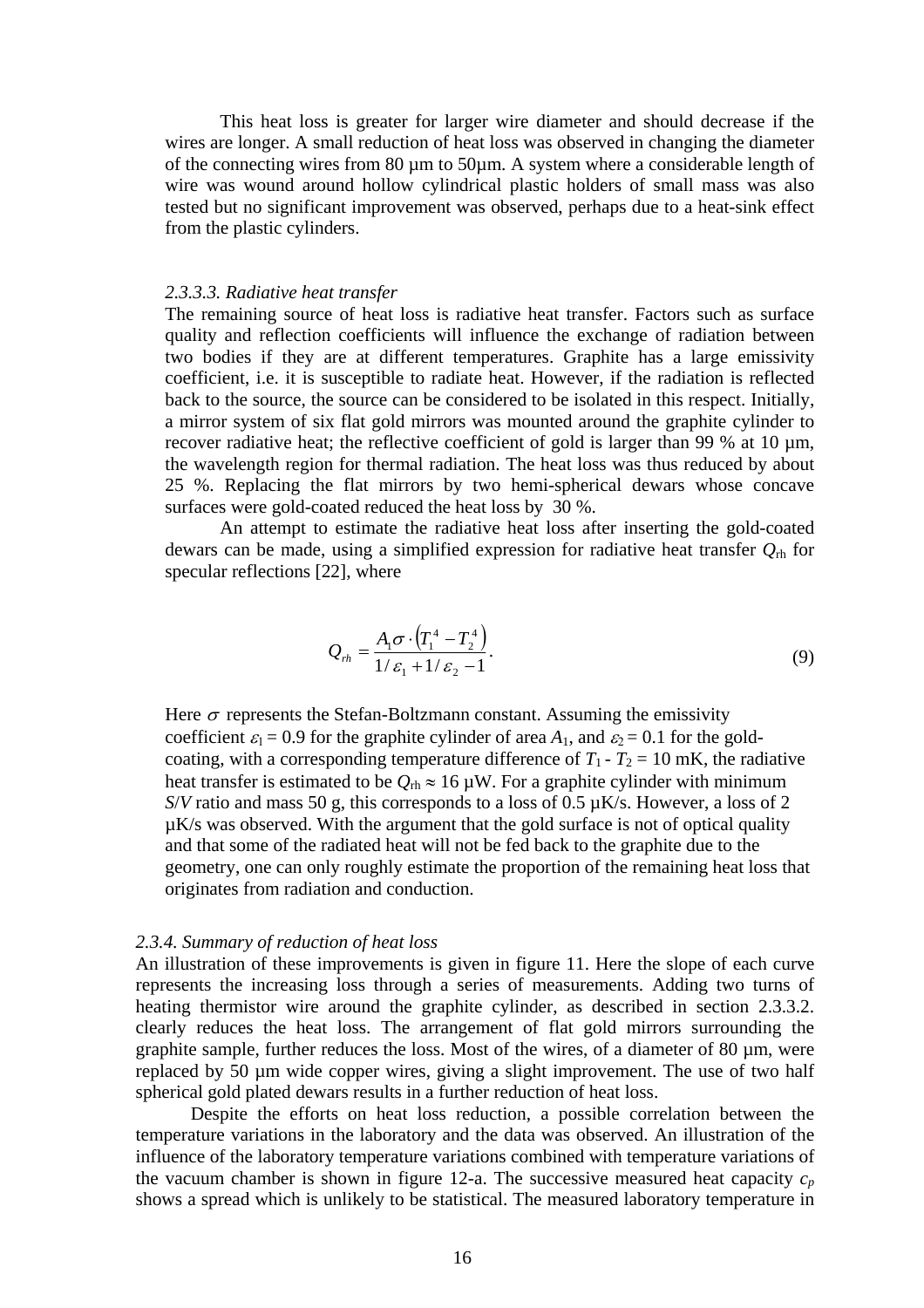arbitrary units is shown in figure 12-b. A factor will be included into the measured ∆*T*, due to radiation heat transfer in combination with a laboratory temperature drift.



Figure 11. The relative change in post-heat loss given in arbitrary units for four series of measurements. The largest loss (green diamonds) represents a sample in vacuum having 4 turns of wire from the heating thermistor wound around the graphite cylinder. The losses were successively reduced by i) adding 2 turns of wire  $-$  light yellow squares, ii) surrounding the sample by flat gold mirrors – white triangles, iii) reducing the wire diameter from 80  $\mu$ m to 50  $\mu$ m – dark blue triangles, iv) replacing the flat mirror system by two semi-spherical gold plated dewars – red squares.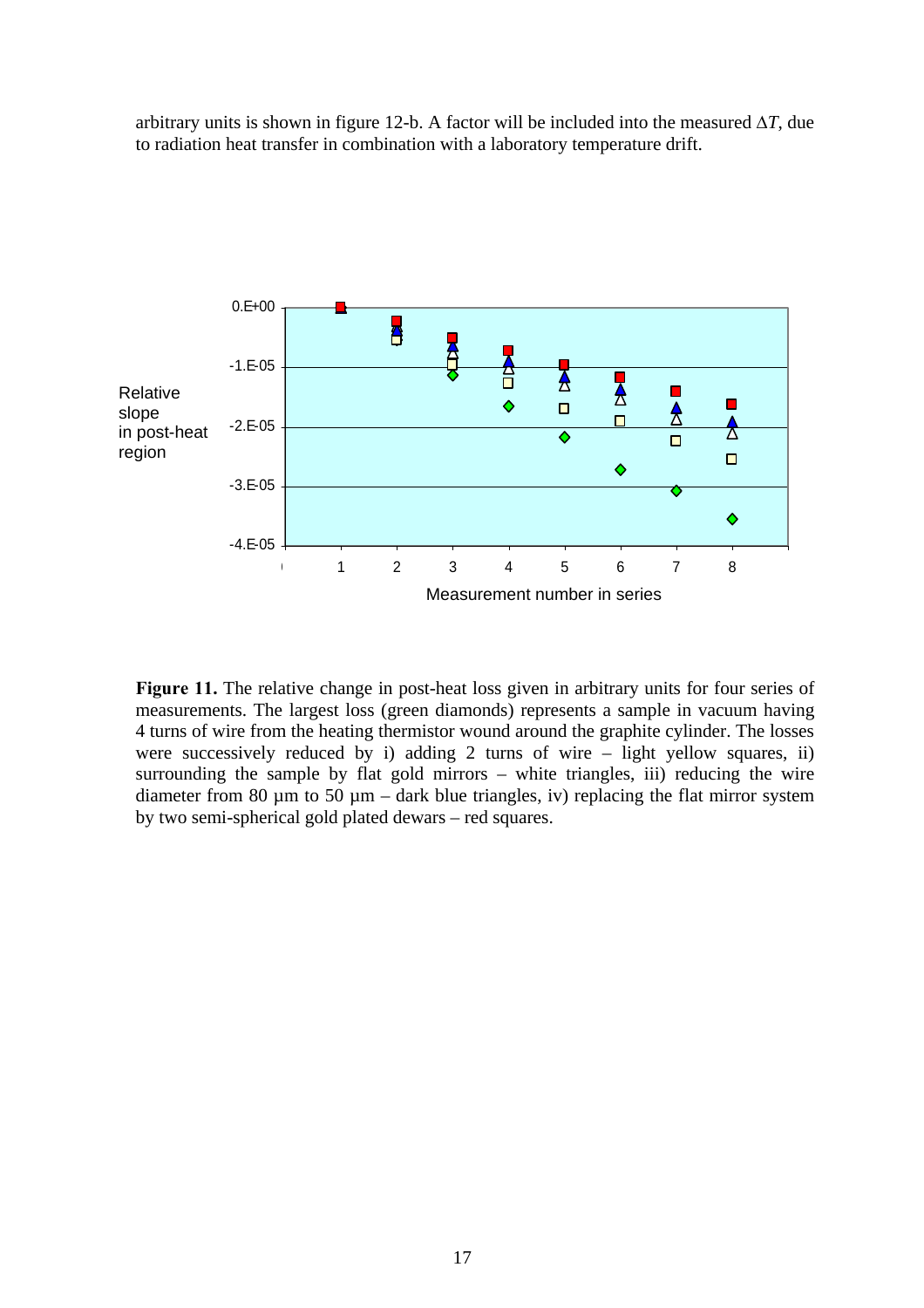

**Figure 12-a.** The laboratory temperature variations combined with temperature variations of the vacuum chamber can add a systematic shift of *cp*.



**Figure 12-b.** Plot of the temperature variations in the laboratory. The amplitude represents a temperature difference of 1.5 K in the laboratory.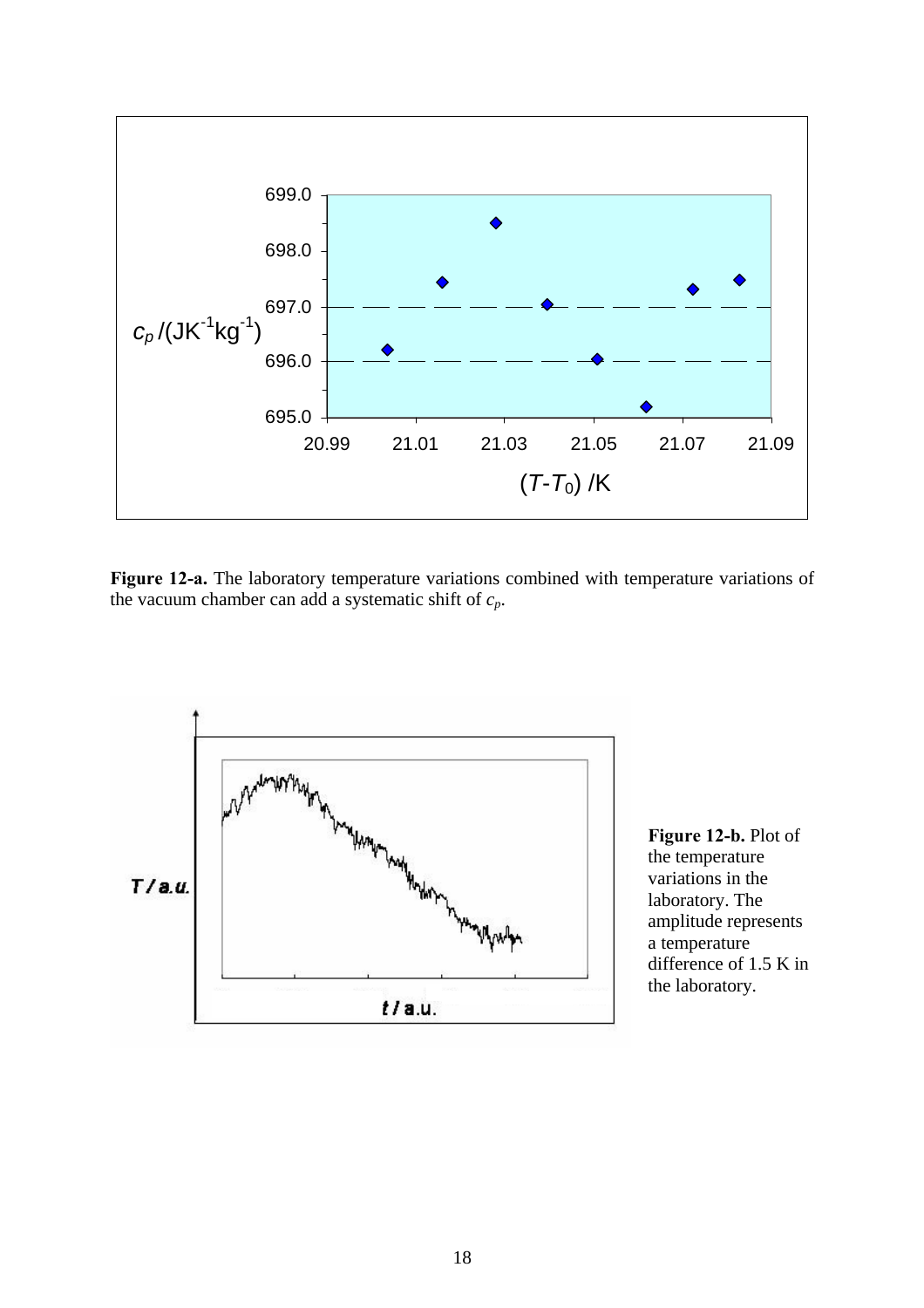# 2.4 Experimental equipment

Several samples were measured while the experimental set-up still was evolving. To reduce the effects of ambient temperature, an insulated cabin was built in the laboratory, shown in figure 13. It was divided into two compartments; one is temperature controlled containing the vacuum chamber and some of the electronic equipment, the second compartment houses the rest of the measurement apparatus. The vacuum pump system was subsequently replaced due to a technical failure and placed outside the cabin.





Although the dewars are expected to be good reflectors, their temperature is not controlled. Some modifications and improvements were therefore made to the experimental equipment and measurement routine. Notably, a polished copper container in good thermal contact with the vacuum chamber replaced the gold plated half spherical dewars. The emissivity coefficient of polished copper is around  $\varepsilon = 0.1$  compared to gold where  $\varepsilon = 0.02$ [22]. This seems to anchor the temperature of the radiative heat transfer reference, although loosing some efficiency in the reflectivity. A representative stability of the copper housing and the cabin temperature is demonstrated in figure 14. Stability conditions were introduced to activate a measurement, and the temperature of the laboratory, cabin and vacuum container were simultaneously measured.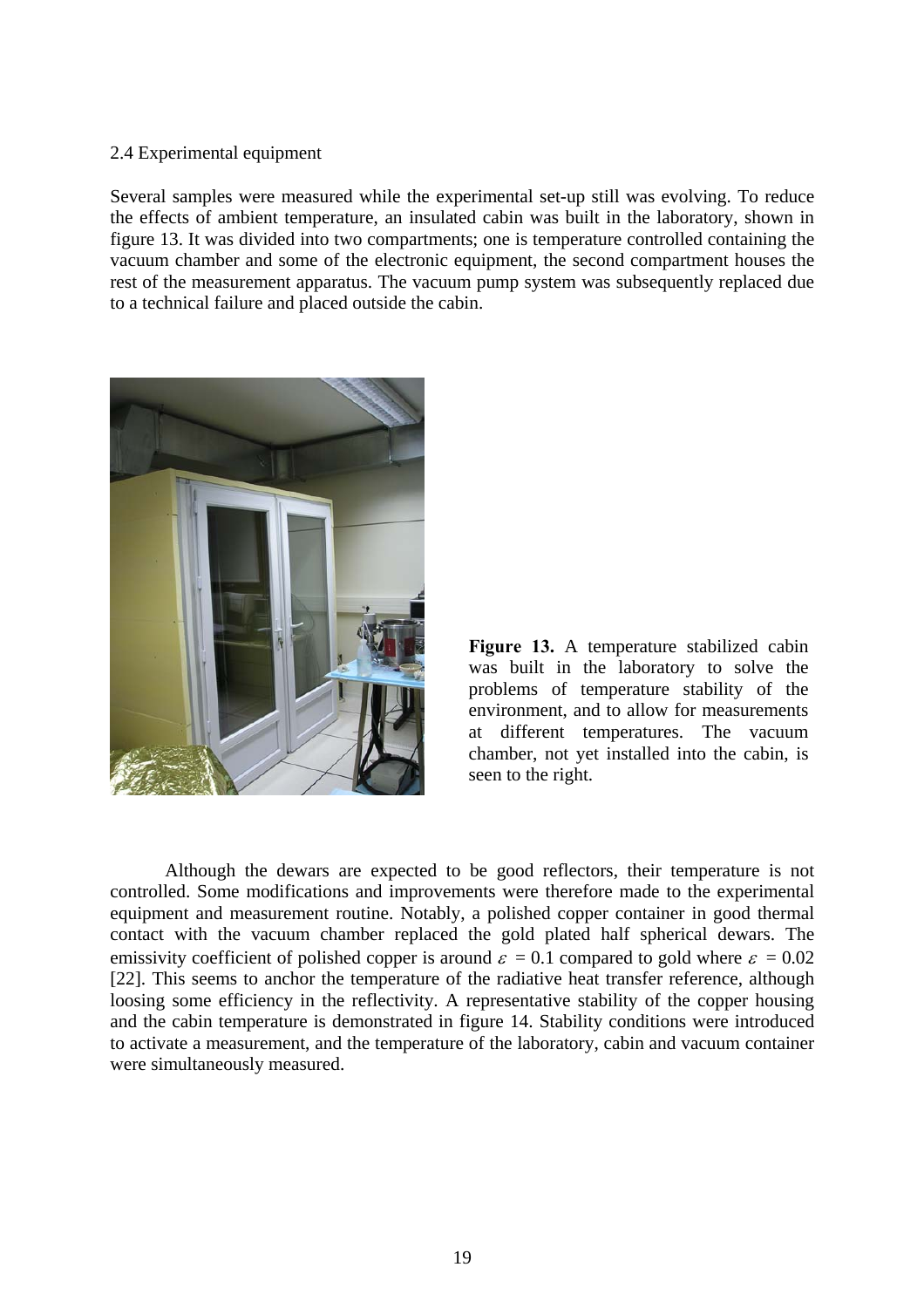

**Figure 14-a.** Temperature stability of the insulating cabin during a scan. The temperature variation is about 1 mK.

**Figure 14-b.** Temperature stability of the copper container during a scan. The temperature variation is about 400 µK.

The graphite sample and its housing are represented schematically in figure 15-a. The sample is placed on a wooden support and surrounded by a solid copper cylinder which is in thermal contact with the vacuum chamber, which in turn is thermally insulated. Two thermistors, *c.f.* figure 15-b, are connected via a resistance bridge device to a nV-meter, communicating via an interface (GPIB card) with a computer. The heating thermistor is piloted via an in-house interface connected to a high-speed digital acquisition card by the same computer.

Different acquisition times have been tested. The present measurements uses an acquisition speed of the bridge signal of typically 3.5 Hz; with one measurement lasting about five minutes. The DAQ card is piloted at an acquisition speed of 500 samples/s. Using a heating time of 60 s, the loss of an entire interval of the DAQ data will give rise to a relative uncertainty of 3 parts in  $10^5$ .



**Figure 15-a.** Top view of the graphite sample (4), equipped with one heating thermistor (5) and two sensor thermistors (6). Surrounded by a solid copper cylinder (3), the ensemble is placed inside a vacuum chamber (2), equipped with heating elements (1).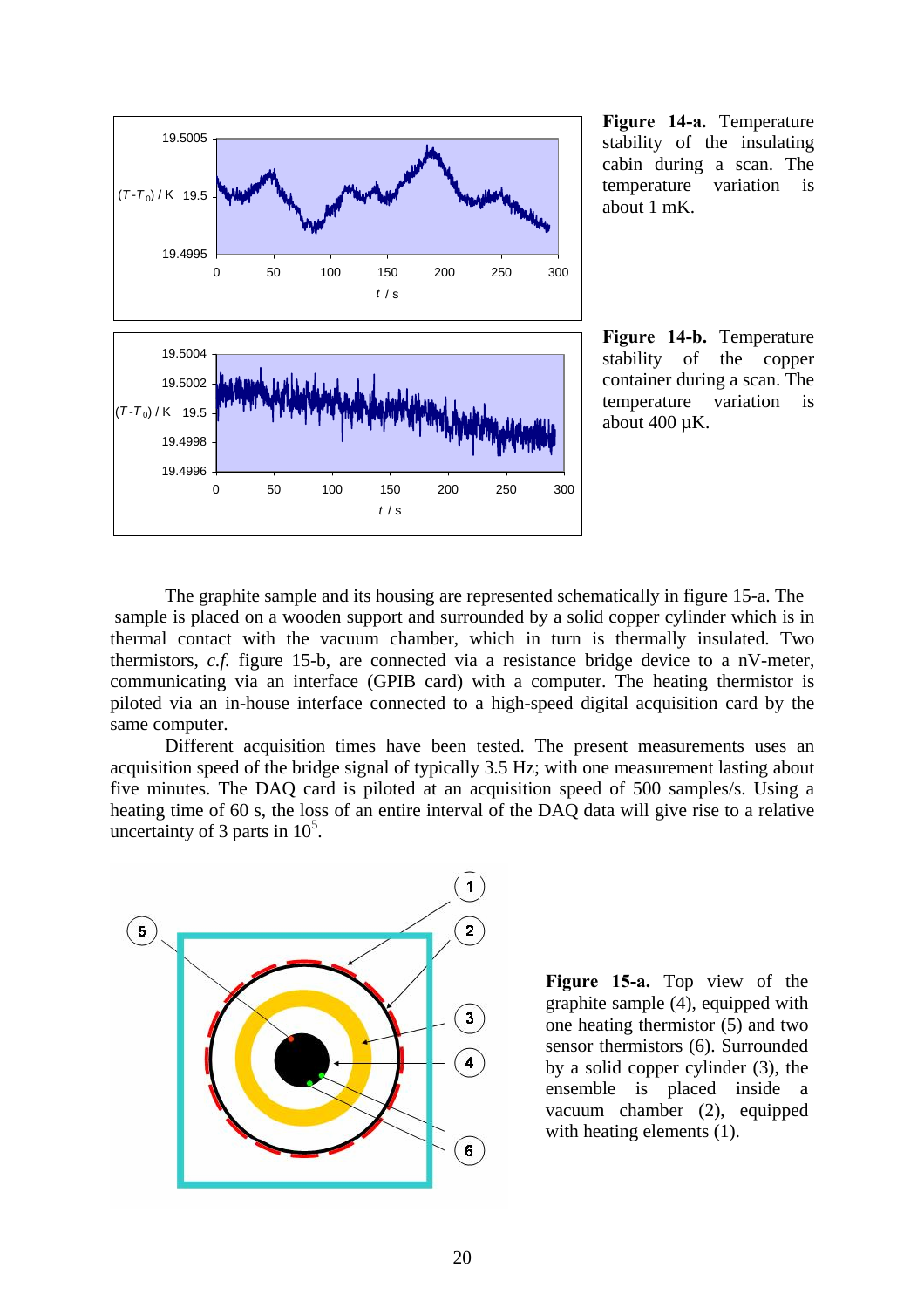

**Figure 15-b.** Flow chart of data collection. A computer, equipped with a GPIB card and a digital acquisition card controls the heating process. It also collects the data from the bridge via an externally triggered nV-meter and analyses the data to calculate the energy input.

### **3. Analysis method**

3.1 Calculation of temperature rise using an empirical model

The main task is to determine the temperature rise ∆*T* of the graphite sample. If no losses are present, ∆*T* can be represented by the quantity indicated in figure 2-b; that is, the extrapolated temperature rise at  $t_{\Delta} = t_{1/2} = (t_1 + t_2)/2$ , the extrapolated temperature difference at  $t_{\Delta} = t_{1/2}$ . This applies equally if the pre- and post-heating data have the same non-zero slope.

As mentioned earlier, losses will be present as soon as a temperature difference is introduced between the sample and the surrounding. The losses manifest themselves as a change in slope before and after heating, and for extreme losses a non-linearity may be evident. The problem is then to determine the value of ∆*T* if no losses were present. The analysis is complicated by the fact that heat transfer has a comparatively large time constant as shown in figure 10 and the position of the rising slope in time is offset from the heat input  $(t_1$  and  $t_2$ ). In other words, the extrapolated temperature rise at  $t_{1/2}$  does not correspond to the true ∆*T*. Additionally, non-linear varying heat-loss due to external temperature gradients may introduce a systematic uncertainty. It is hence evident that a reduction of heat loss, as outlined in section 2.3.3., will decrease both statistical and systematic uncertainties.

The dynamics of a macroscopic temperature system can be modelled by the heat conduction equation, which have been applied by Domen and Lamperti [23] and Janssens et al. [24], with a set of first-order differential equations which in matrix form can be written as

$$
\mathbf{C}\dot{\mathbf{T}} = \mathbf{P} - \mathbf{K}\mathbf{T}.\tag{10}
$$

Here **C**, **P**, **K** and **T** represent the specific heat capacity, the power dissipated in the medium, the heat transfer coefficients and the temperature, respectively. A unique solution can be found for (10). However, two difficulties arise. Firstly, the laboratory temperature is far from stable. If the laboratory temperature has a non-linear drift, the laboratory temperature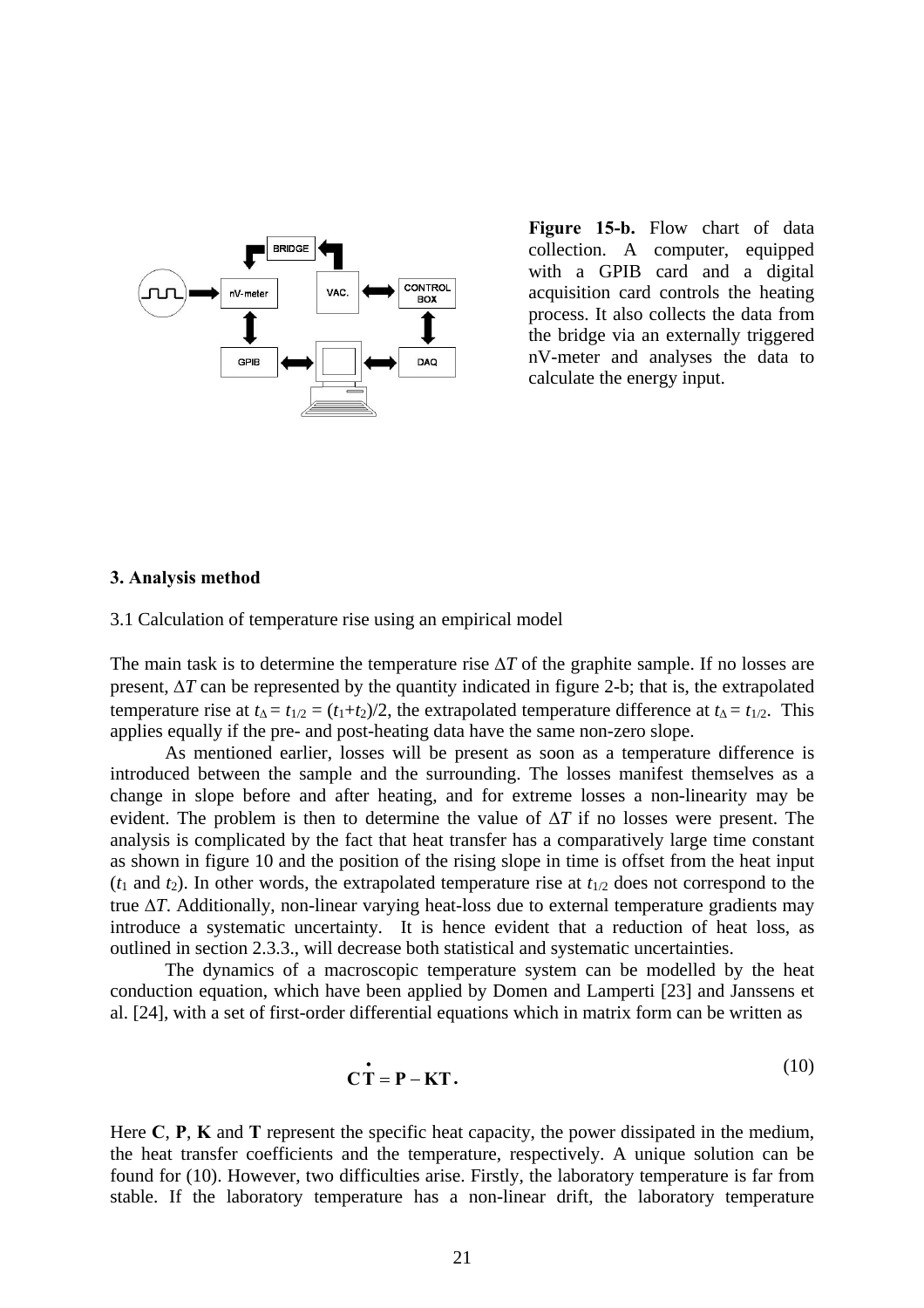variations will add a systematic uncertainty in the calculation of ∆*T*. Secondly, heat flow via radiation loss is present, which will add a parameter proportional to  $T<sup>4</sup>$ . This can be written in matrix form as

$$
\mathbf{C}\dot{\mathbf{T}} = \mathbf{P} - \mathbf{K}\mathbf{T} - \varepsilon \mathbf{T}^4,\tag{11}
$$

where  $\varepsilon$  represents a coefficient matrix combining emissivity and geometrical factors. The differential equation is no longer linear, nor homogenous. To obtain a unique solution, the resulting Riccati equation must be solved, which is not possible using elementary techniques [25].

Many numerical approaches have been made to calculate ∆*T* [26], of which some are based on extrapolation. Several methods were tested in these experiments, which led to the development of a physical empirical model: using four parameters that can be varied consisting of the initial graphite temperature, the ambient temperature, a cooling coefficient and a heat input coefficient, a temperature curve as a function of time is calculated representing the temperature behaviour in time close to the heating thermistor. A fifth parameter representing a combination of the heat diffusivity and an averaged geometry is added, which can be varied but, being a material constant, it should be considered fixed for a specific dimension. The graphite is divided into ten virtual elements, the heat being transported from element to element, representing the temperature along one dimension in the graphite sample from the heating thermistor to the sensing thermistors. The method makes use of the fact that the times at which heat is switched on and off are precisely known, *c.f.* figure 10. The variation of parameters continues until a satisfying agreement is achieved (in terms of pre- and post-heating) between the experimental curve and that representing the sensors. Using the final heat input coefficient, the unperturbed temperature rise ∆*T* can be calculated.

A measured temperature curve is shown in figure 16-a. The difference between postand pre-heat loss is here about 300  $\mu$ K/min, while the graphite has been heated by 12 mK approximately. A goodness of fit using the empirical model is demonstrated in figure 16-b, where the residuals  $T_{res}$ , representing the temperature difference between the measured and the calculated temperature curve, are plotted as a function of time.



**Figure 16-a.**  Experimental temperature curve.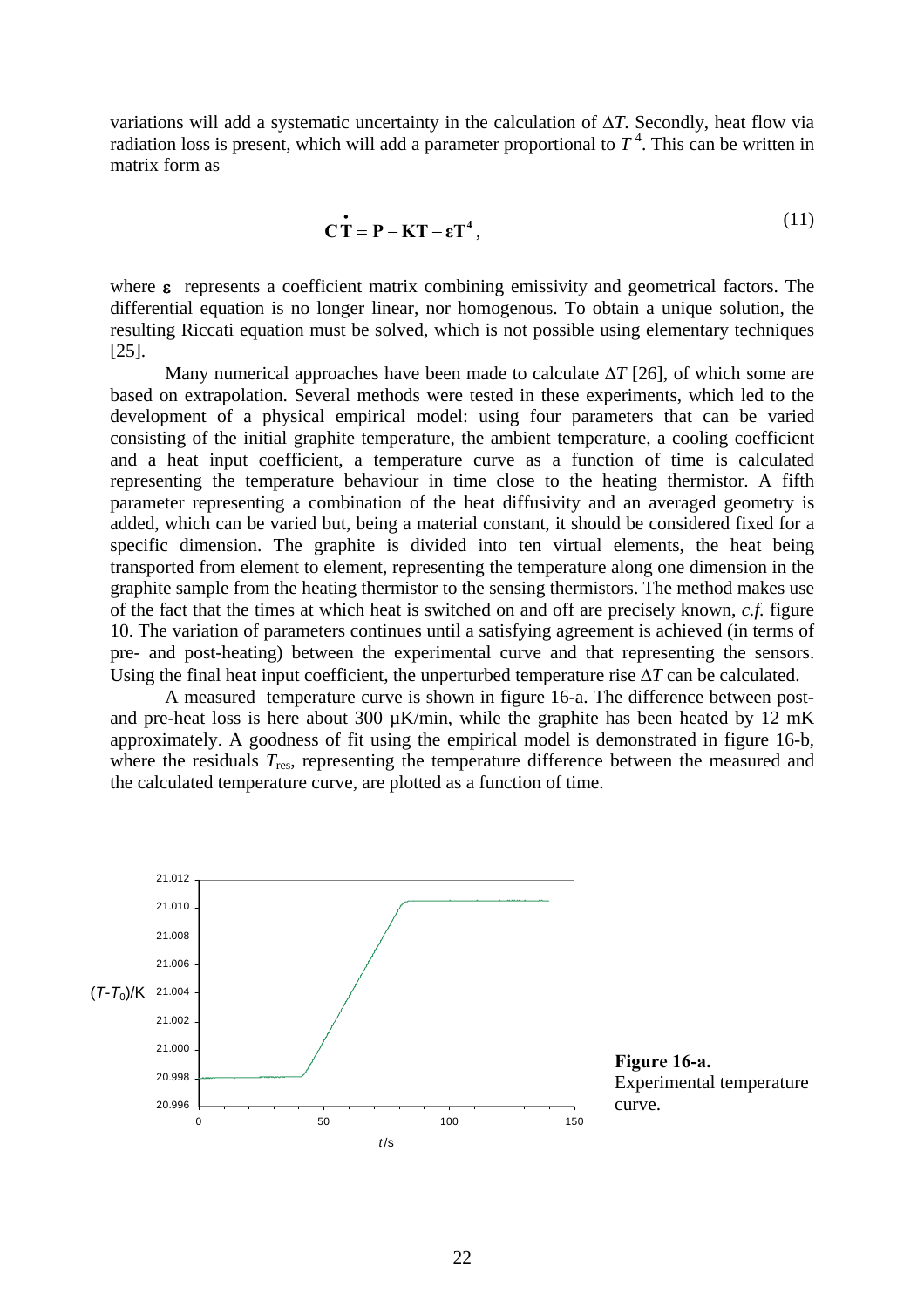

**Figure 16-b.** Temperature difference  $T_{res}$  between the measured (*c.f.* figure 16-a) and the calculated temperature curve using the empirical model as a function of time.

The root-mean-square uncertainty is here about  $10 \mu K$ . An undulation can be observed during the first 40 s (pre-heating period), which may indicate a lack of temperature stability of the surrounding.

#### 3.2 Impurity contributions

The relation between injected energy, *E*, and the specific heat capacity of graphite,  $c_{p,g}$ , can be written as

$$
E = \Delta T \cdot m \cdot c_{p,g},\tag{12}
$$

where ∆*T* is the temperature increase of the graphite sample and *m* represents its mass. However, any material present not being graphite will also absorb a part of the injected energy. Regarding those materials as impurities, the relation (12) becomes

$$
E = \Delta T \cdot m \cdot \left[ c_{p,g} + \sum_{i} \frac{c_{p,i} \cdot m_i}{m} \right],
$$
\n(13)

where the index *i* distinguishes each impurity. This means that the measured specific heat capacity must be corrected for impurities. To correct in an exact way, the mass and the specific heat capacity of each impurity must be known. In practice, the specific heat capacities are not well known and for that reason the mass of impurities must be reduced to the point where the uncertainty of the impurity correction becomes acceptable.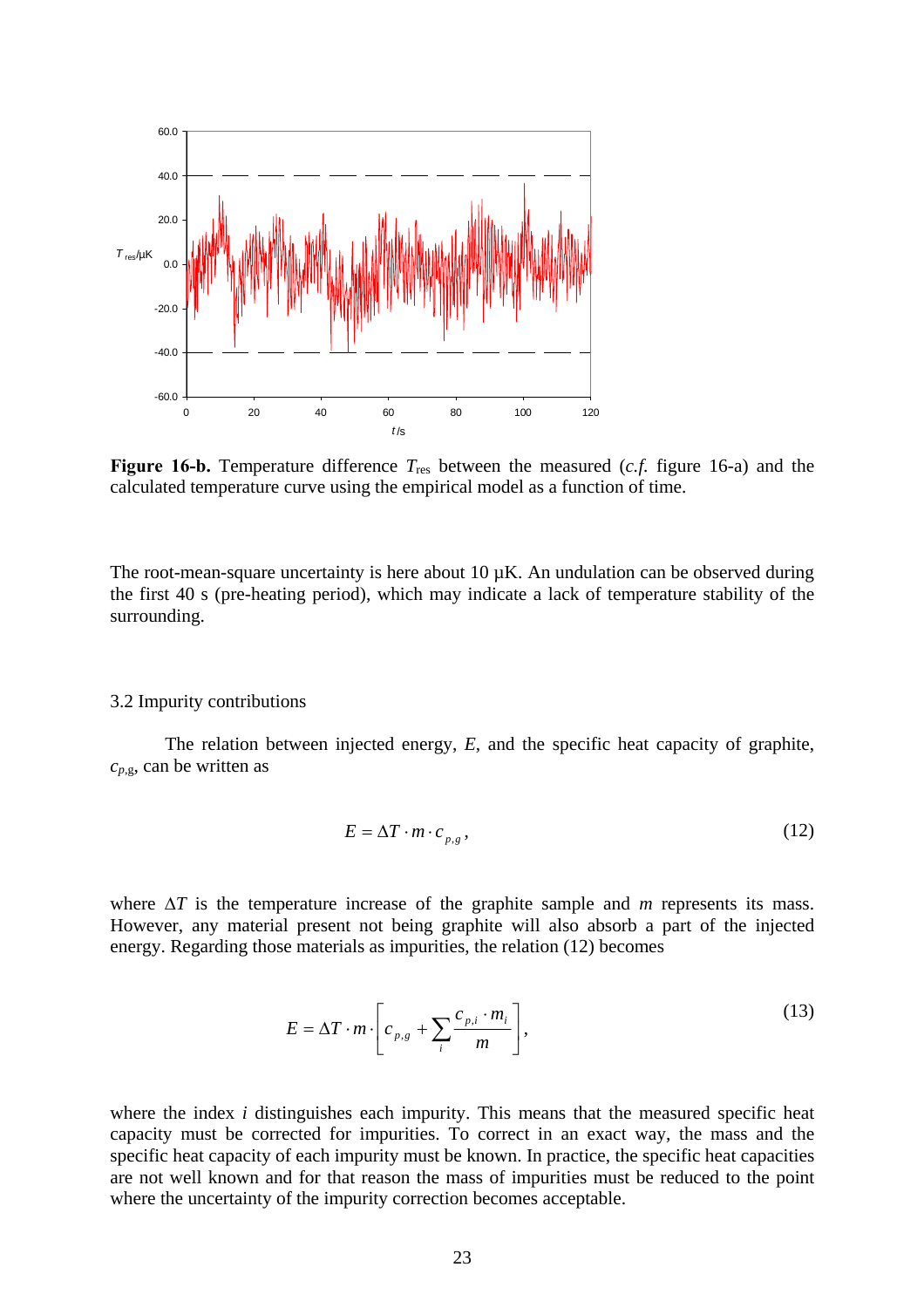| material               | $\dot{i}$      | $m_{\rm g}/g$ | $u(m_g)/mg$ | $c_{p,g}$ /(J kg <sup>-1</sup> K <sup>-1</sup> ) |                                                | $(c_{p,g} \times m_g)/(J K^{-1})$ |                                    |
|------------------------|----------------|---------------|-------------|--------------------------------------------------|------------------------------------------------|-----------------------------------|------------------------------------|
| Graphite $\rightarrow$ |                | 38.2553       | 0.5         | 700                                              |                                                | 26.8                              |                                    |
| Impurity $\downarrow$  |                | $m_i$ /mg     | $u(m_i)/mg$ | $c_{p,i}$ /( $J kg^{-1}K^{-1}$ )                 | $u(c_{p,i})/(J \text{ kg}^{-1} \text{K}^{-1})$ | $(c_{p,i} \times m_i)/(J K^{-1})$ | $u(c_{p,i} \times m_i)/(J K^{-1})$ |
| glass                  |                | 0.4           | 0.1         | 840                                              | 100                                            | $3.4 \times 10^{-4}$              | $9 \times 10^{-5}$                 |
| platinum (Pt)          | 1 bead         | 0.1           | 0.1         | 130                                              | 10                                             | $1 \times 10^{-5}$                | $1 \times 10^{-5}$                 |
| 1 bead                 |                | 0.5           | 0.05        | 620                                              | 200                                            | $3.1 \times 10^{-4}$              | $6 \times 10^{-5}$                 |
| 3 beads                | $\mathbf{1}$   | 1.5           | 0.09        | 620                                              | 200                                            | $9.3 \times 10^{-4}$              | $3 \times 10^{-4}$                 |
| adhesive               | $\overline{2}$ | 7.5           | 0.05        | 1000                                             | 200                                            | $7.5 \times 10^{-3}$              | $1.5 \times 10^{-3}$               |
| wire wound             | 3              | 54            | 2.0         | 950                                              | 200                                            | $51 \times 10^{-3}$               | $11 \times 10^{-3}$                |
|                        |                |               |             |                                                  |                                                | $5.9 \times 10^{-2}$              | $1.1 \times 10^{-2}$               |

**Table 3.** Impurity contributions for graphite sample *H*. The mass (*m*), absolute uncertainty (*u*) and specific heat capacity (*cp*) are given for graphite (index *g*) and for the different impurities (index *i*).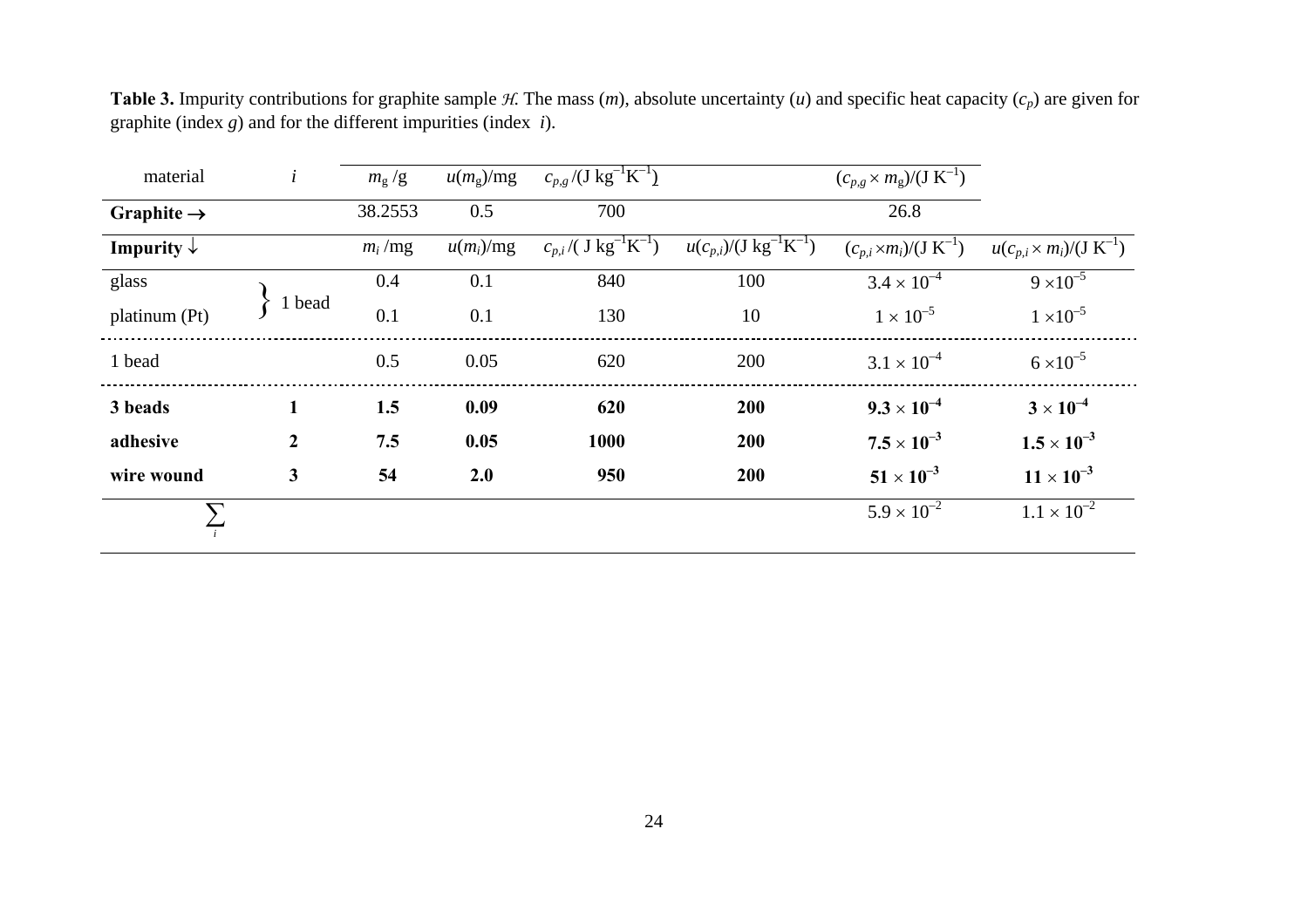A thermistor bead placed inside the graphite core is connected by fine metal wires to the measurement equipment. It is necessary to consider the extent to which the wires should be included as impurities. In the present analysis it is assumed that only that section of the wire wound around the sample, which is in direct contact with graphite contributes to the impurity.

Assuming that the material heated is represented by the graphite cylinder *B1* and everything it contains, including the windings, table 3 shows the physical data of interest to establish an impurity correction and its uncertainty. The correction factor for  $c_{p,g}$  of the measured graphite sample *H* is therefore

$$
\left[\sum_{k} \frac{c_{i,k} \cdot m_{i,k}}{m}\right] = \frac{5.9 \times 10^{-2}}{38.25 \times 10^{-3}} = 1.54 \text{ J kg}^{-1} \text{K}^{-1},\tag{14}
$$

with an uncertainty *ui* of

$$
u_i = \frac{1.1 \times 10^{-2}}{38.25 \times 10^{-3}} = 0.29 \text{ J kg}^{-1} \text{K}^{-1}.
$$
 (15)

The uncertainty of the impurity correction will contribute about  $4\times10^{-4}$  to the relative systematic uncertainty.

### **4. Results**

To test the method, the graphite sample  $H$  was measured. A small drift in  $c_p$  was observed when consecutive scans were made without waiting for the whole system to stabilize. The ∆*T* is calculated through linear extrapolation and assuming that the loss is proportional to ∆*T* when the losses become important, neither the curves, nor the losses are linear any longer. Therefore, the whole system was allowed to stabilize at different temperatures according to pre-defined stability conditions. The sample was heated only when these conditions were fulfilled. Nearly 200 measurements were recorded, giving 20 averaged values of *cp* at different constant temperatures from 19 °C to 25 °C. These data, where the uncertainty bars represent the standard uncertainty, are shown in the graph of figure 17. A linear curve was fitted to these data, where

$$
c_p(\mathcal{H}, T) = 712.1(1) + 2.99(4)(T - 22.0 - 273.15) \text{ J kg}^{-1} \text{K}^{-1}. \tag{16}
$$

The temperature  $T$  is given in  $K$  and the statistical uncertainty in the last digit of the linear parameters is indicated within parenthesis. The root-mean-square uncertainty of the fitted curve is 0.3 J kg<sup>-1</sup>K<sup>-1</sup>, corresponding to a relative standard uncertainty of the mean of 1 part in  $10<sup>4</sup>$ . An uncertainty budget was established, presented in table 4, where most of the contributions have been discussed in the previous sections. Applying the impurity correction factor (14) and the uncertainty budget, one obtains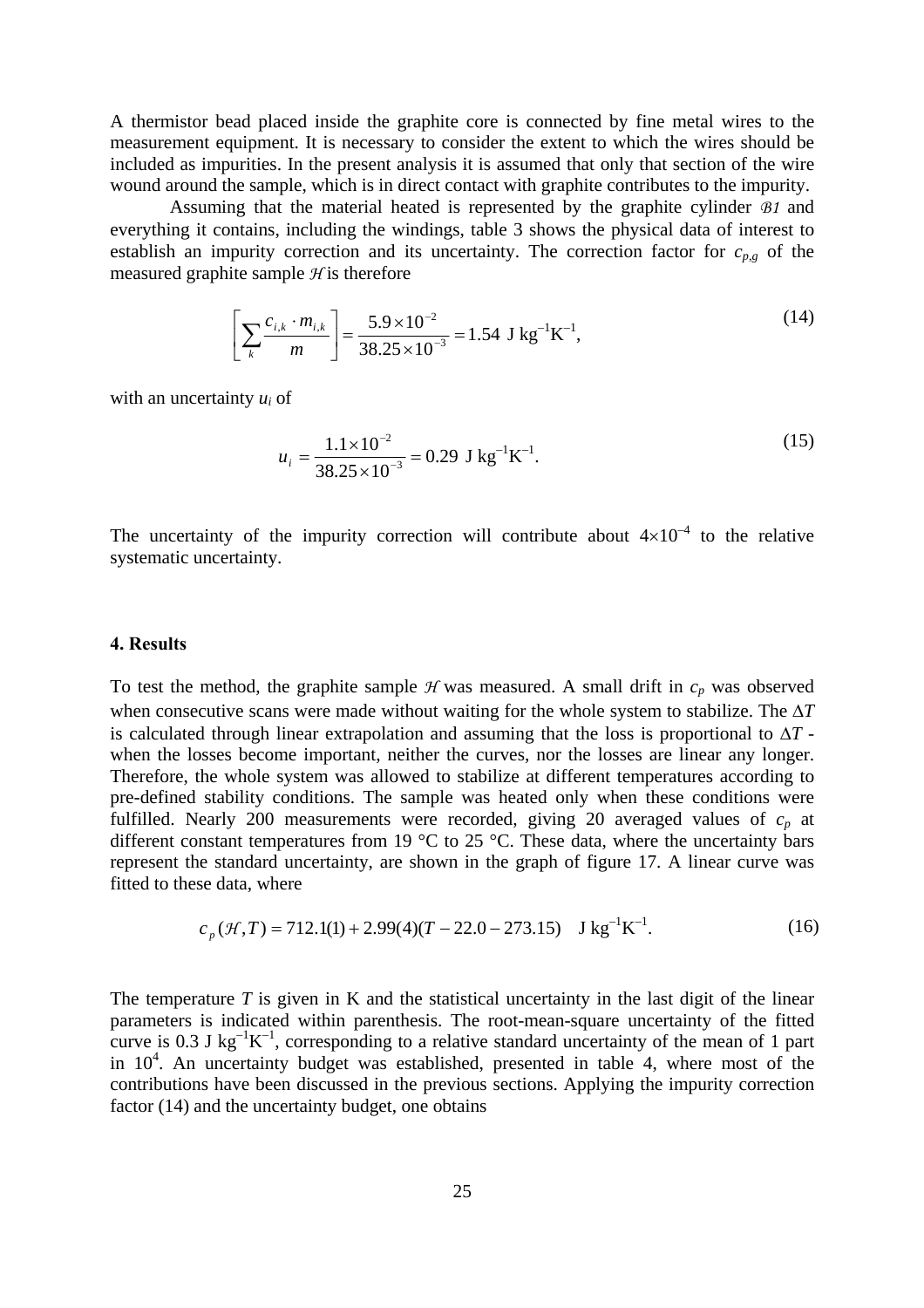$$
c_{p,g}(\mathcal{H},T) = 710.6 + 3.0(T - 22 - 273.15) \text{ J kg}^{-1} \text{K}^{-1},\tag{17}
$$



with  $u_c(c_{p,g}) = 0.7 \text{ J kg}^{-1} \text{K}^{-1}$ .

Figure 17. Measured heat capacity  $c_p$  for graphite as a function of temperature, obtained from sample *H*.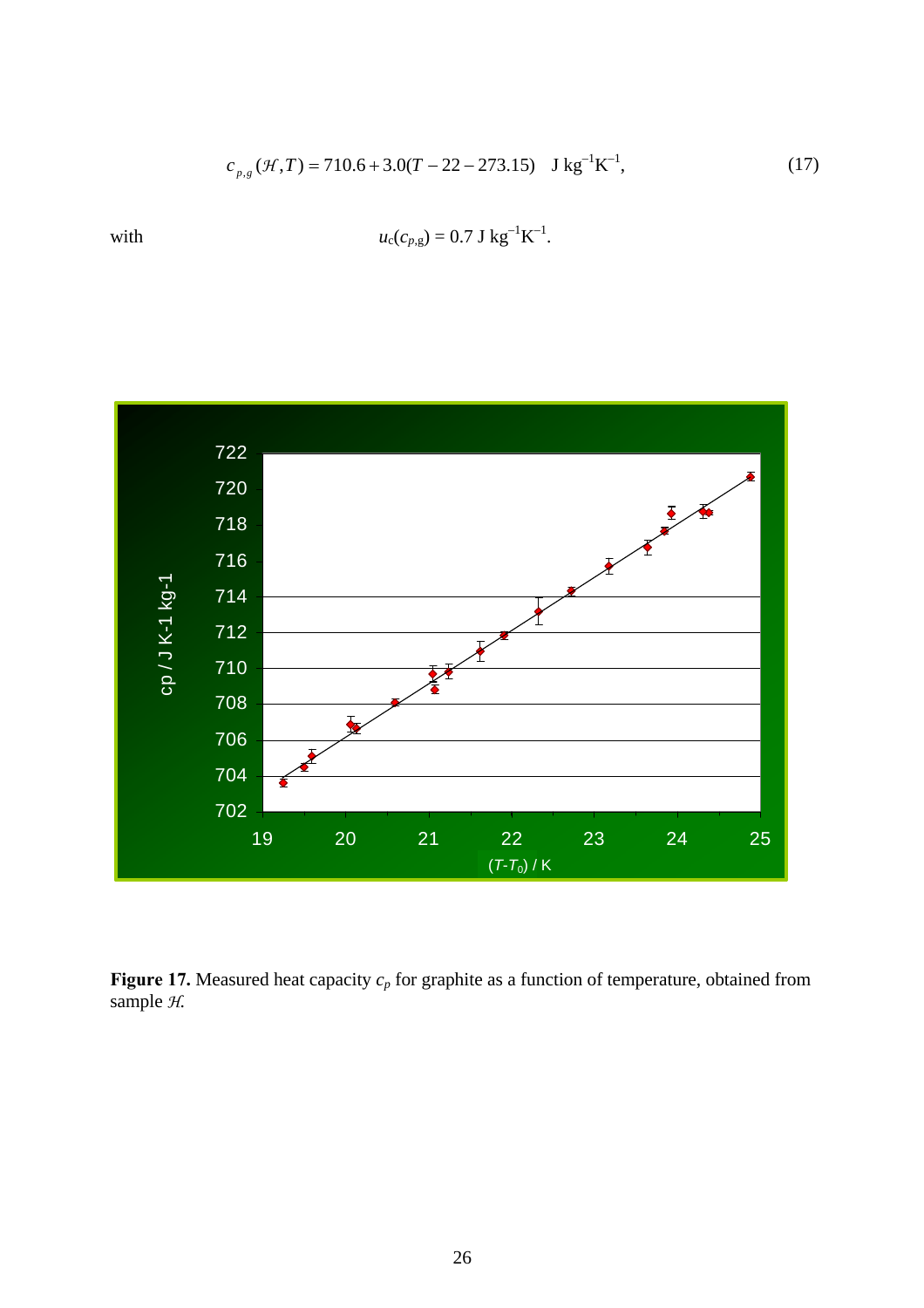| statistical uncertainties $u_A$             | $u_A(y)/y$                        |
|---------------------------------------------|-----------------------------------|
| integration method of power                 | $3 \times 10^{-5}$                |
| automated signal recognition of integration | $6 \times 10^{-8}$                |
| energy determination $(S/N)^{-1}$           | $1 \times 10^{-5}$                |
| time stability                              | $2 \times 10^{-6}$                |
| mass                                        | $1 \times 10^{-5}$                |
| bridge $(S/N)^{-1}$                         | $1 \times 10^{-4}$                |
| extrapolation for $\Delta T$                | $5 \times 10^{-4}$                |
| absolute $\Delta T$                         | $2 \times 10^{-4}$                |
| total $u_A$                                 | $5.5 \times 10^{-4}$              |
|                                             |                                   |
| systematic uncertainties $u_B$              | $\frac{u_B(y)/y}{1\times10^{-4}}$ |
| heating circuit resistance                  |                                   |
| absolute $T$                                | $3 \times 10^{-5}$                |
| nV-meter calibration                        | $3 \times 10^{-5}$                |
| impurity correction                         | $4 \times 10^{-4}$                |
| one dimensional analysis method             | $3 \times 10^{-4}$                |
| thermal drifts                              | $6 \times 10^{-4}$                |
| total $u_B$                                 | $7.9 \times 10^{-4}$              |
| $u_c(y)/y$                                  | $9.6 \times 10^{-7}$              |

**Table 4.** Uncertainty budget for the measurement of the specific heat capacity  $c_p$  of a single graphite sample, for a temperature range from 19 °C to 25 °C.

# **5. Discussion**

Different values of the specific heat capacity of graphite at room temperature can be found in literature. In Table 5, some values for different types of graphite are listed where the constants correspond to

$$
c_p(T) = \alpha + \beta \cdot (T - T_0) \quad J \, \text{kg}^{-1} \text{K}^{-1}, \tag{18}
$$

**Table 5.** Some published values of specific heat capacity of different types of graphite.

| $kg^{-1}K^{-1}$<br>$c_p(I)$ / | $(T - 273.15) / K$ | $(J \text{ kg}^{-1} \text{K}^{-2})$ | type                                                      |             |
|-------------------------------|--------------------|-------------------------------------|-----------------------------------------------------------|-------------|
| 706                           | 23.8               |                                     | CS grade                                                  | [27]        |
| 639                           | 22.6               |                                     | Ceylon natural graphite                                   | $[28]$      |
| 670-750                       | 25.0               | $1.6 - 2.8$                         | Graphite and pyrolytic carbon of a<br>range of densities. | $[29]$      |
| 703                           | 22.0               | 2.2                                 |                                                           | [30]        |
| 707.1                         | 22.0               | 2.86                                |                                                           | $[31]$      |
| 709.6                         | 22.0               | 2.94                                |                                                           | [12]        |
| 710.7                         | 22.0               | 3.0                                 |                                                           | [this work] |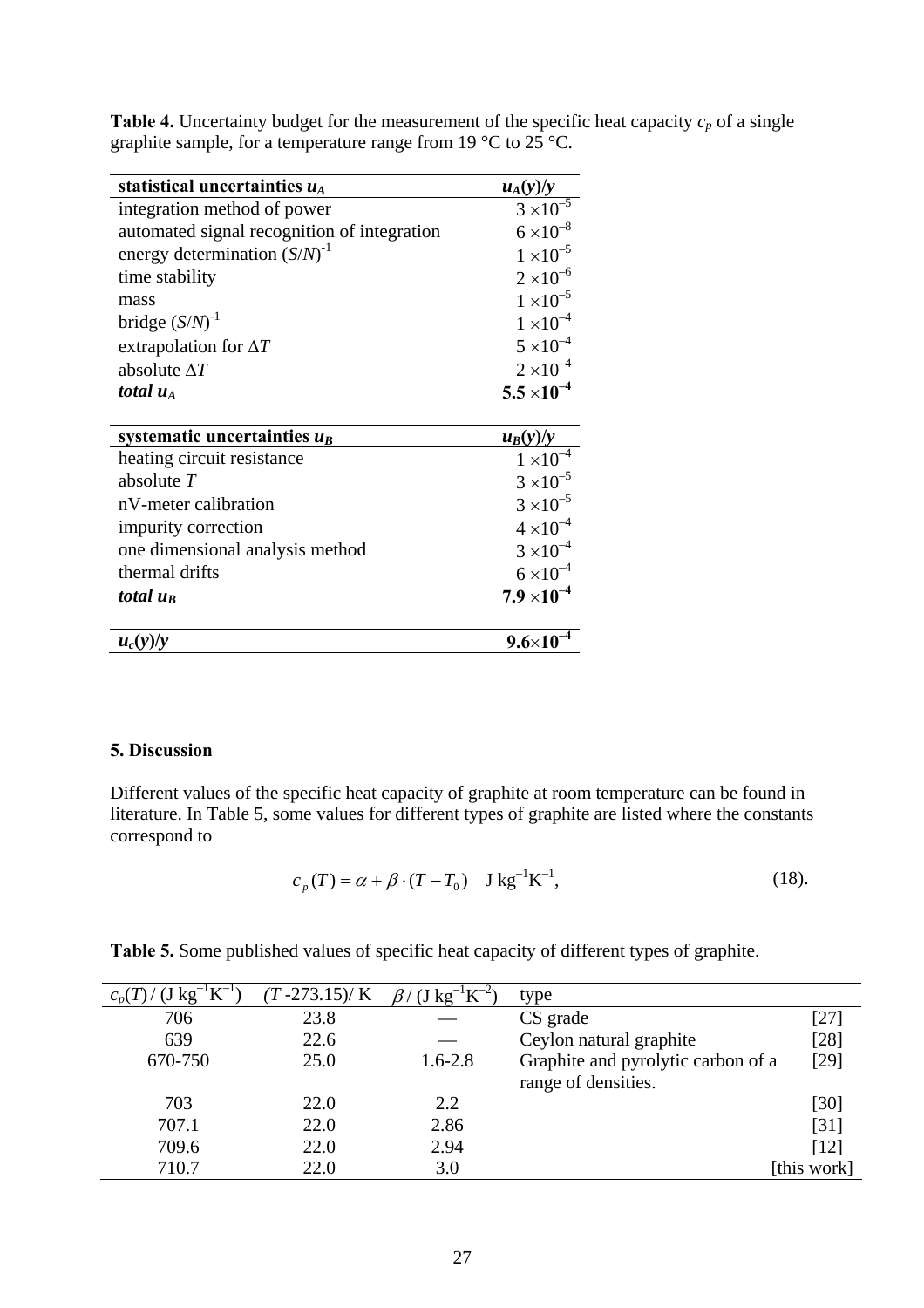The constant  $\alpha$  is purely a reference for the curve and is not given in the table. The dispersion of the values of  $c_p$  and  $\beta$  is partly linked to different methods of measurement and analysis. They are also dependent on the purity and fabrication process of the graphite [32,33]. The most recent and precise determination of  $c_p$  and  $\beta$  known to us is reported by the NPL [12]. Comparing the values given in [12, 31] and obtained from this work, the spread is reasonable as the graphite manufacturers are different.

 The uncertainty contribution for statistical uncertainties as presented in table 4 corresponds well with the root-mean-square uncertainty, 4 parts in  $10<sup>4</sup>$  in relative terms.

The estimated systematic uncertainty is more difficult to predict. One part is definitely linked to parameters which must be calibrated. Effects induced by ambient temperature variations have been radically reduced. In spite of this, a small change of  $c_p$  as a function of the pre-heating drift was observed. A systematic contribution to the relative uncertainty of 6 parts in  $10^4$  was calculated, arising from the possible ambiguity of the system being in a steady or only quasi-static state, and that linear loss is assumed in the empirical model. An additional margin of a systematic contribution of 3 parts in  $10<sup>4</sup>$  is introduced for the possible effect for the one-dimensional analysis.

Efforts to insulate the experimental equipment thermally have indeed reduced the overall uncertainties which were present at the start. The thermal stability obtained in the measurements now permits the determination of the increase of energy injected in the empirical model, as a consequence of the temperature dependence of the heating thermistor.

The largest obvious limiting factors are linked to systematic effects, notably in the interpretation of the temperature curves. A methodical study of the influence of the remaining drift may reduce this uncertainty. A better understanding of the temperature curves may be realized using finite element methods. Such an analysis would be a combination of the application of the heat equation and the empirical model. We intend to implement and test such a method in the near future.

## **6. Conclusion**

The specific heat capacity of a graphite sample has been determined with a relative uncertainty better than 1 part in  $10^3$ , where the largest limiting factors are linked to systematic effects. At this level, the measurement of the specific heat capacity for graphite is not the limiting factor in the determination of absorbed dose to water using a graphite calorimeter.

### *Acknowledgement*

The authors are grateful to S. Duane and H. Palmans at the NPL and to A. Ostrovsky and J. Daures at the LNE-LNHB for helpful advice and discussion. Our appreciation goes to L. Erard, member of the CIPM, who initiated a contact with B. Hay and F. Haloua, LNE, with whom we also have had a stimulating exchange.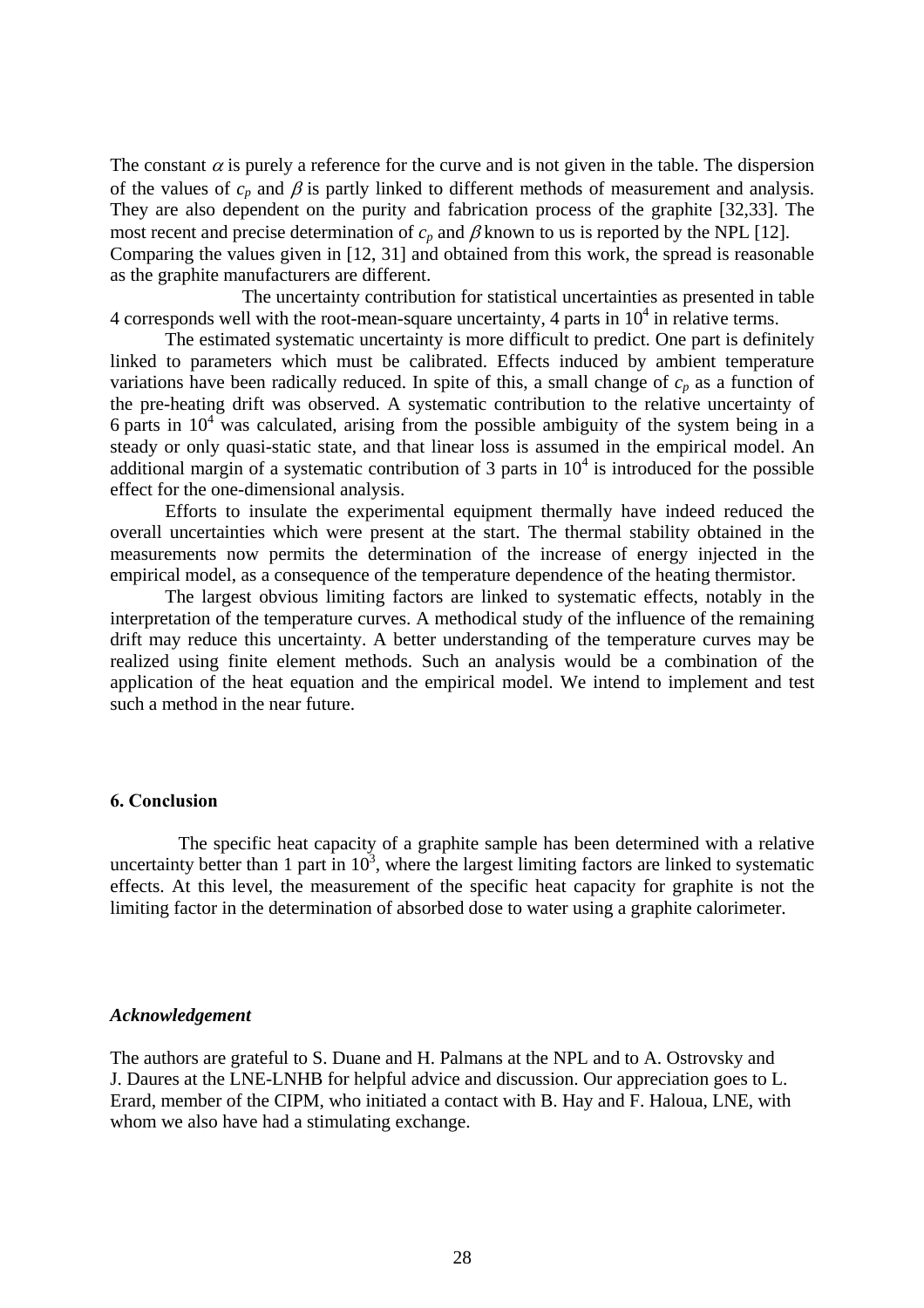# **References**

| $[1]$  | Hemminger W and Höhne G, Calorimety - Fundamentals and Practice 1984<br>(Weinheim: Verlag Chemie)                                                                                                                             |
|--------|-------------------------------------------------------------------------------------------------------------------------------------------------------------------------------------------------------------------------------|
| $[2]$  | Höhne G, Hemminger W and Flammersheim H.-J. 1996 Differential scanning<br>calorimetry – an introduction for practitioners (Berlin: Springer-Verlag)                                                                           |
| $[3]$  | McEwen M R 2002 Development of a portable graphite calorimeter for measuring<br>absorbed dose in the radiotherapy clinic (Univ. Surrey: Thesis)                                                                               |
| $[4]$  | DuSautoy A R 2000 Workshop on Recent Advances in Calorimetric Absorbed<br>Dose Standards ed A J Williams and K E Rosser (Teddington: National Physical<br>Laboratory) pp 22-5                                                 |
| [5]    | Ross C K and Klassen N V 1996 Water calorimetry for radiation dosimetry <i>Phys.</i><br>Med. Biol. 41 1-29                                                                                                                    |
| [6]    | Domen S R 1987 Advances in calorimetry for radiation dosimetry in The<br>dosimetry for ionizing radiation Vol II Eds Kase K R, Bjärngard B E and Attix F<br>H (New York: Academic Press) pp. 245-320                          |
| $[7]$  | 2001 Radiation dosimetry: X rays and gamma rays with maximum photon<br>energies between 0.6 and 50 MeV ICRU Report 64 (Bethesda MD: International<br>Commission on Radiation Units and Measurements)                          |
| [8]    | 1977 Comité consultative pour les étalons de mesure des rayonnements ionisants,<br>Section I Report of 4th meeting of section I (Sèvres: Bureau International de Poids<br>et Mesures)                                         |
| [9]    | 1988 Comité consultative pour les étalons de mesure des rayonnements ionisants,<br>Section I Report of 10th meeting of section I (Sèvres: Bureau International de<br>Poids et Mesures)                                        |
| $[10]$ | 1969 Radiation dosimetry: X rays and gamma rays with maximum photon<br>energies between 0.6 and 50 MeV ICRU Report 14 (Washington D.C.:<br>International Commission on Radiation Units and Measurements)                      |
| $[11]$ | Saifun Huq M and Andreo P 2004 Advances in the determination of absorbed<br>dose to water in clinical high-energy photon and electron beams using ionization<br>chambers, and references therein Phys. Med. Biol. 49 R49-R104 |
| $[12]$ | Williams A J, Burns D T and McEwen M R1993 Measurement of the specific heat<br>capacity of the electron-beam graphite calorimeter NPL Report RSA(EXT) 40<br>(Teddington: National Physical Laboratory)                        |
| $[13]$ | Gupta S V 2002 Practical density measurement and hydrometry (Bristol: Institute<br>of Physics Publishing)                                                                                                                     |
| $[14]$ | 2001 Standard test method for bulk density of as-manufactured carbon and                                                                                                                                                      |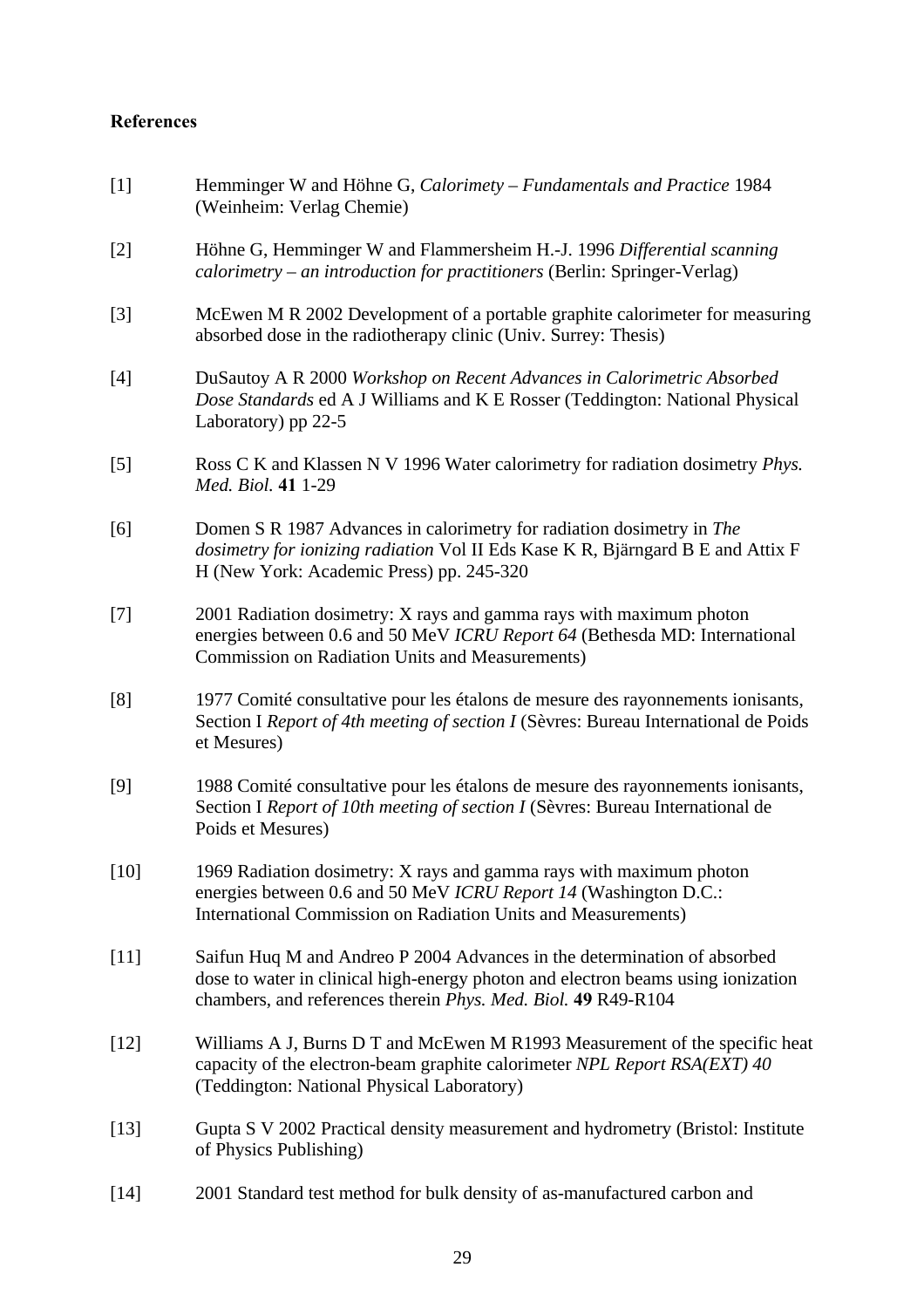|        | graphite shapes C838-96 (West Conshohocken: ASTM International)                                                                                                                                                                                  |
|--------|--------------------------------------------------------------------------------------------------------------------------------------------------------------------------------------------------------------------------------------------------|
| $[15]$ | 2000 Standard practice for heat flow calibration of differential scanning<br>calorimeters C559-90 (West Conshohocken: ASTM International)                                                                                                        |
| $[16]$ | Giacomo P 1982 Equation for the determination of the density of moist air (1981)<br>Metrologia 18 33-40                                                                                                                                          |
| $[17]$ | Davis R S 1992 Equation for the determination of the density of moist air<br>(1981/91) Metrologia 29 67-70                                                                                                                                       |
| $[18]$ | 1995 Guide to the expression of uncertainty in measurement (Geneva:<br>International Organisation for Standardization)                                                                                                                           |
| $[19]$ | Sanders R P and Thomas C G 1991 A precision voltage supply for the NPL<br>primary-standard electron-beam calorimeter. NPL Report RSA(EXT) 24<br>(Teddington: National Physical Laboratory)                                                       |
| $[20]$ | Allan D W 1966 Statistics and atomic frequency standard IEEE Procedings 54<br>221-31                                                                                                                                                             |
| $[21]$ | 1989 Handbook of applied thermal design ed Guyer E C (New York: McGraw-<br>Hill Book Company)                                                                                                                                                    |
| $[22]$ | Siegel R and Howell J R 1981 Thermal radiation heat transfer (Washington:<br>McGraw-Hill Book Company)                                                                                                                                           |
| $[23]$ | Domen S R and Lamperti P J 1974 A heat-loss-compensated calorimeter: Theory,<br>design and performance J. Res. Nat. Bur. Stand. 78A 595-610                                                                                                      |
| $[24]$ | Janssens A, Cottens E, Paulsen A and Poffijn A 1986 Equilibrium of a graphite<br>absorbed-dose colorimeter and the quasi-isothermal mode of operation Metrologia<br>22 265-70                                                                    |
| $[25]$ | Harris J W and Stocker H 1998 Handbook of mathematics and computational<br>science (New York: Springer-Verlag)                                                                                                                                   |
| $[26]$ | Gunn S R 1971 On the calculation of the corrected temperature rise in isoperibol<br>calorimetry. Modifications of the Dickinson extrapolation method and treatment of<br>thermistor-thermistor resistance values J. Chem. Thermodynamics 3 19-34 |
| $[27]$ | DeSorbo W and Tyler W W 1953 The specific heat of graphite from 13° to 300°K<br>J. Chem. Phys. 21 1660-3                                                                                                                                         |
| $[28]$ | DeSorbo W 1955 Low temperature heat capacity of Ceylon graphite J. Am. Chem.<br>Soc. 75 4713-5                                                                                                                                                   |
| $[29]$ | Lutcov A I, Volga V I and Dymov B K 1970 Thermal conductyivity, electric<br>resistivity and specific heat of dense graphites Carbon 8 733-60                                                                                                     |
| $[30]$ | Dinsdale A T 1991 SGTE data for pure elements Calphad 15 317-425                                                                                                                                                                                 |
|        |                                                                                                                                                                                                                                                  |